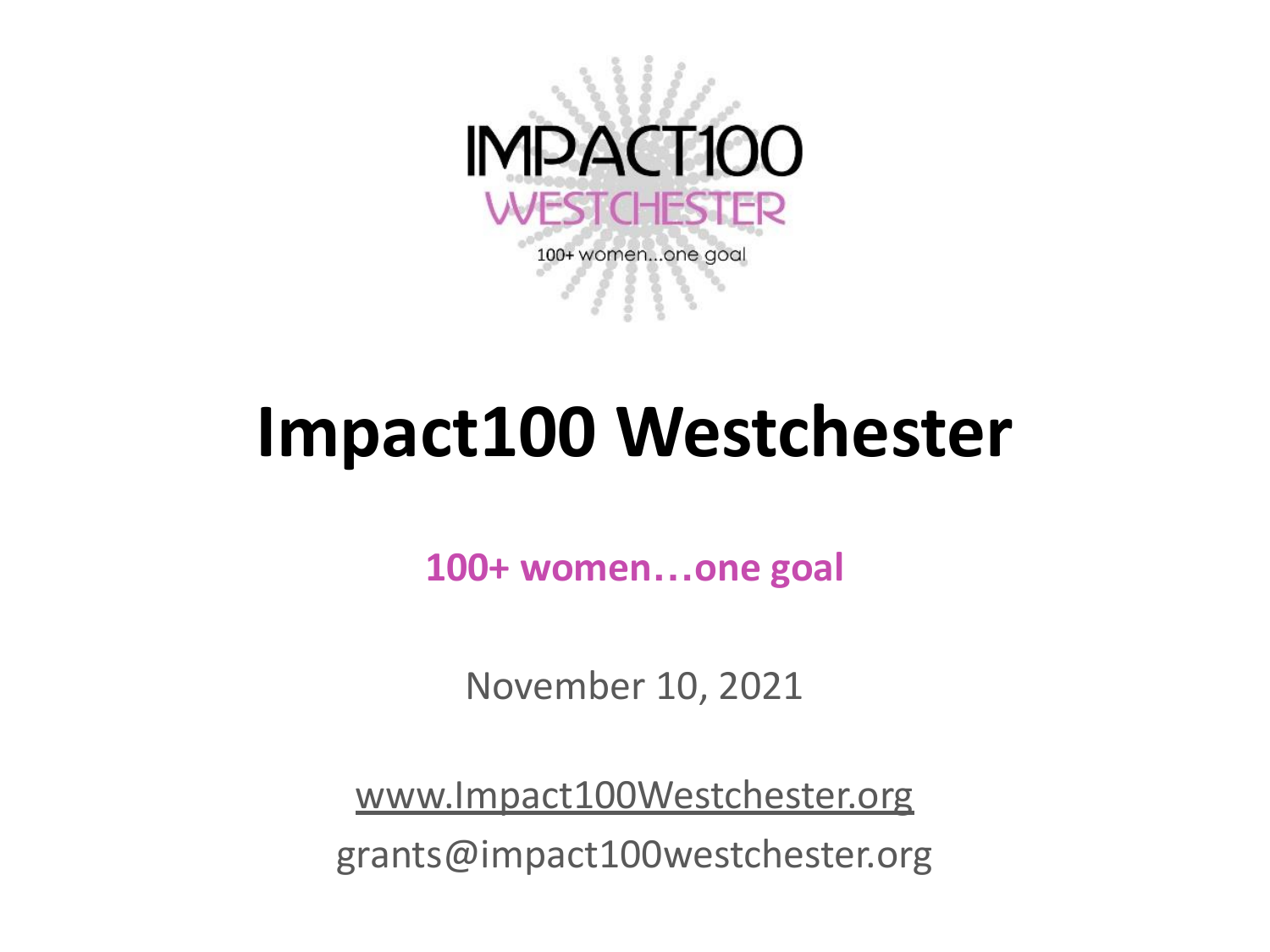

### **Our Mission**

- Award *high-impact* Transformational Project Grants and Core Mission Grants to nonprofits serving Westchester
- Reach under-resourced populations and highlight unmet needs
- Educate Impact100 members on the nonprofit sector
- **Provide volunteer opportunities to our members through** our Hands-On Impact Projects and Community Service Days
- **Raise awareness of lesser-known nonprofits within** Westchester County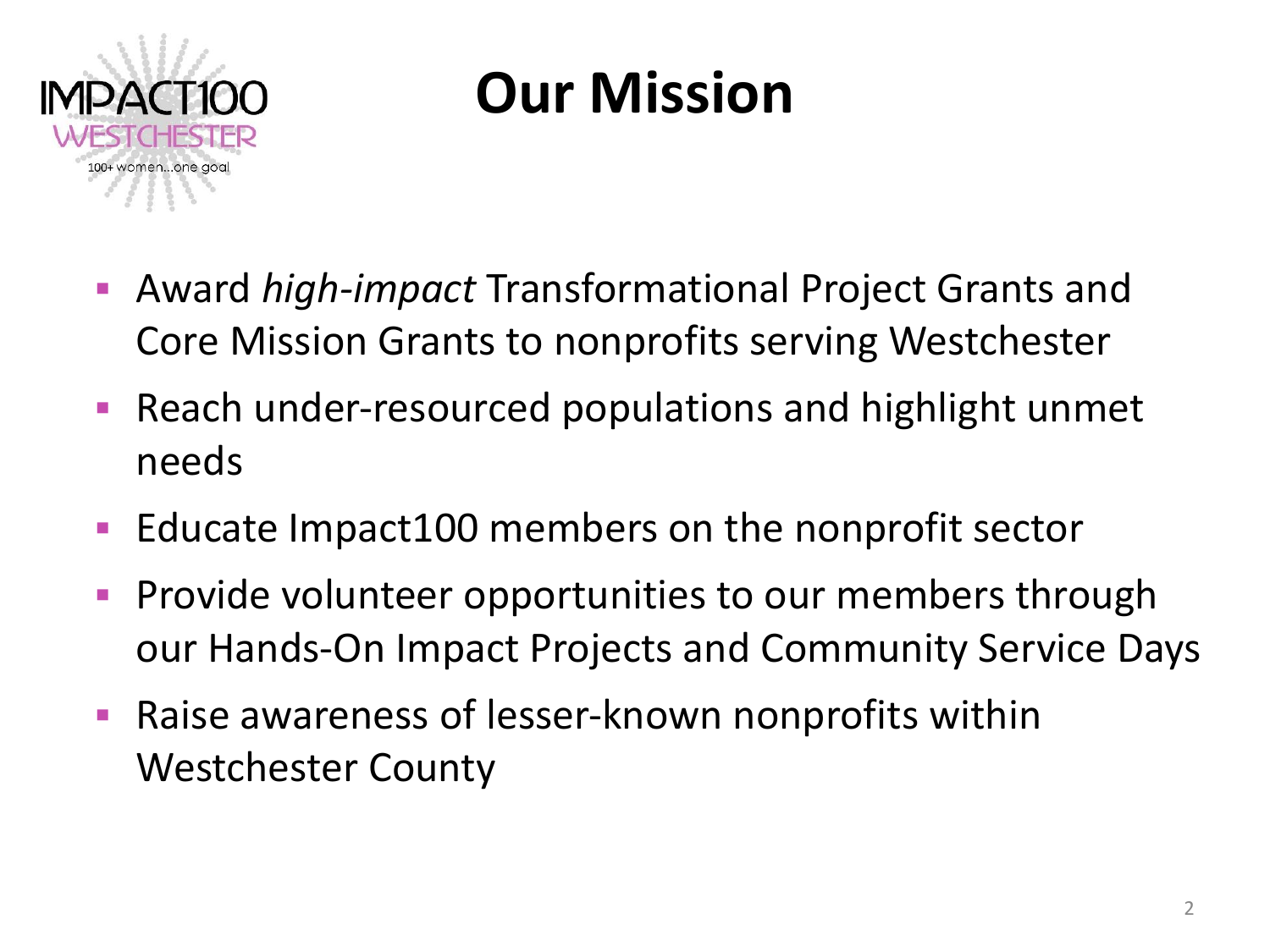

### **Who We Are**

- **A 501(c)(3) women's collective giving organization**
	- Each Impact100 member contributes \$1,100: \$1,000 goes directly to our grant awards and \$100 supports our operational costs
- **100% volunteer led and run organization**
- A member of Philanos (formerly Catalist), Nonprofit Westchester and the Business Council of Westchester (BCW)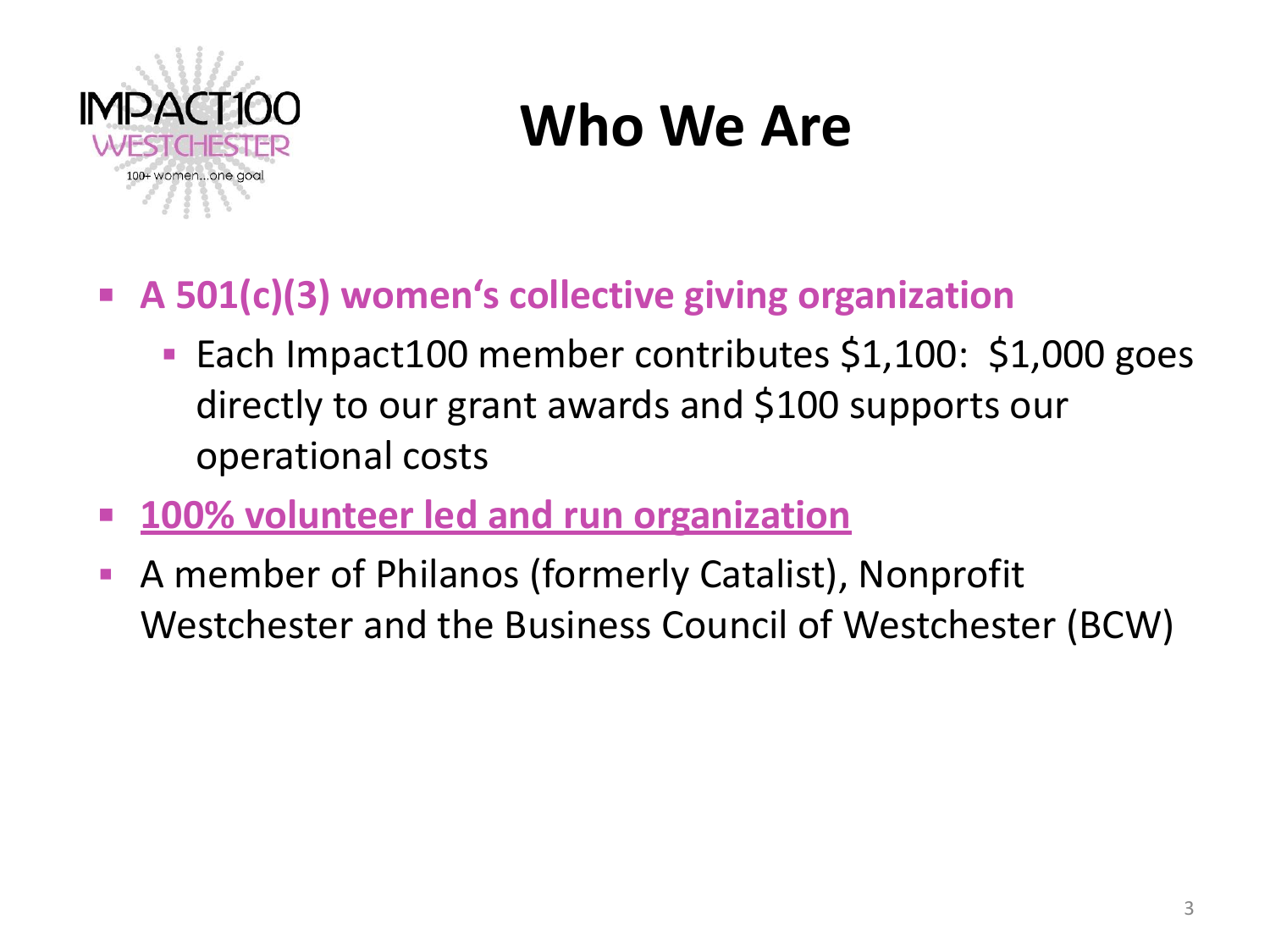

### **Our Members**

- Last year we had **307 members**
- Our members are philanthropic women from across the county hoping **to make a difference** in the lives of others within Westchester
- Membership is comprised of women from a variety of professional backgrounds with diverse skill sets and life experiences
- This year's membership drive ends on December 31, 2021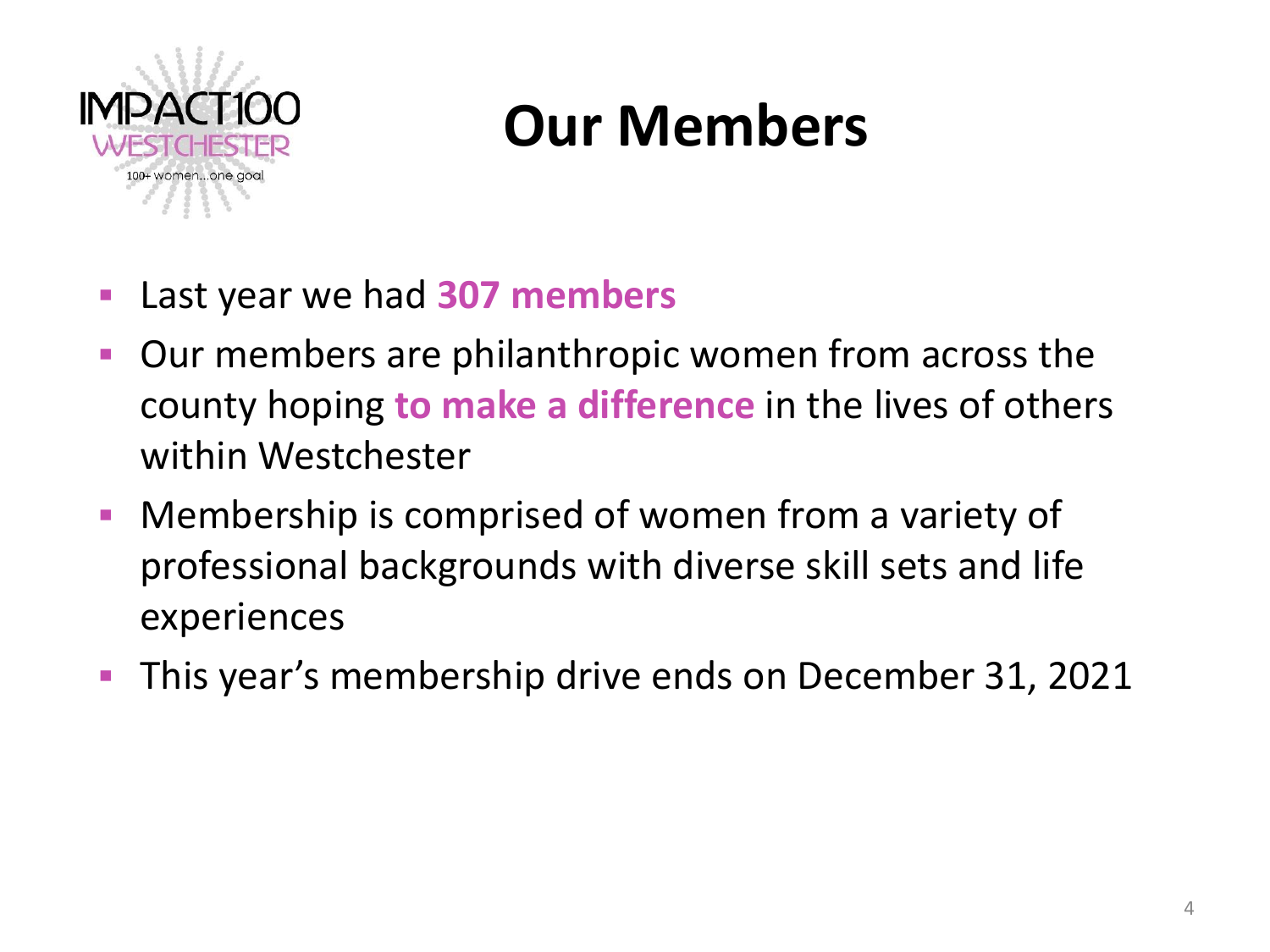

## **Our Membership Model**

Our grants are determined by the number of members we have each year…

**Number of Members X** \$1,000

**\$1,000 Total Funds to be Distributed to NFPs in a Given Year**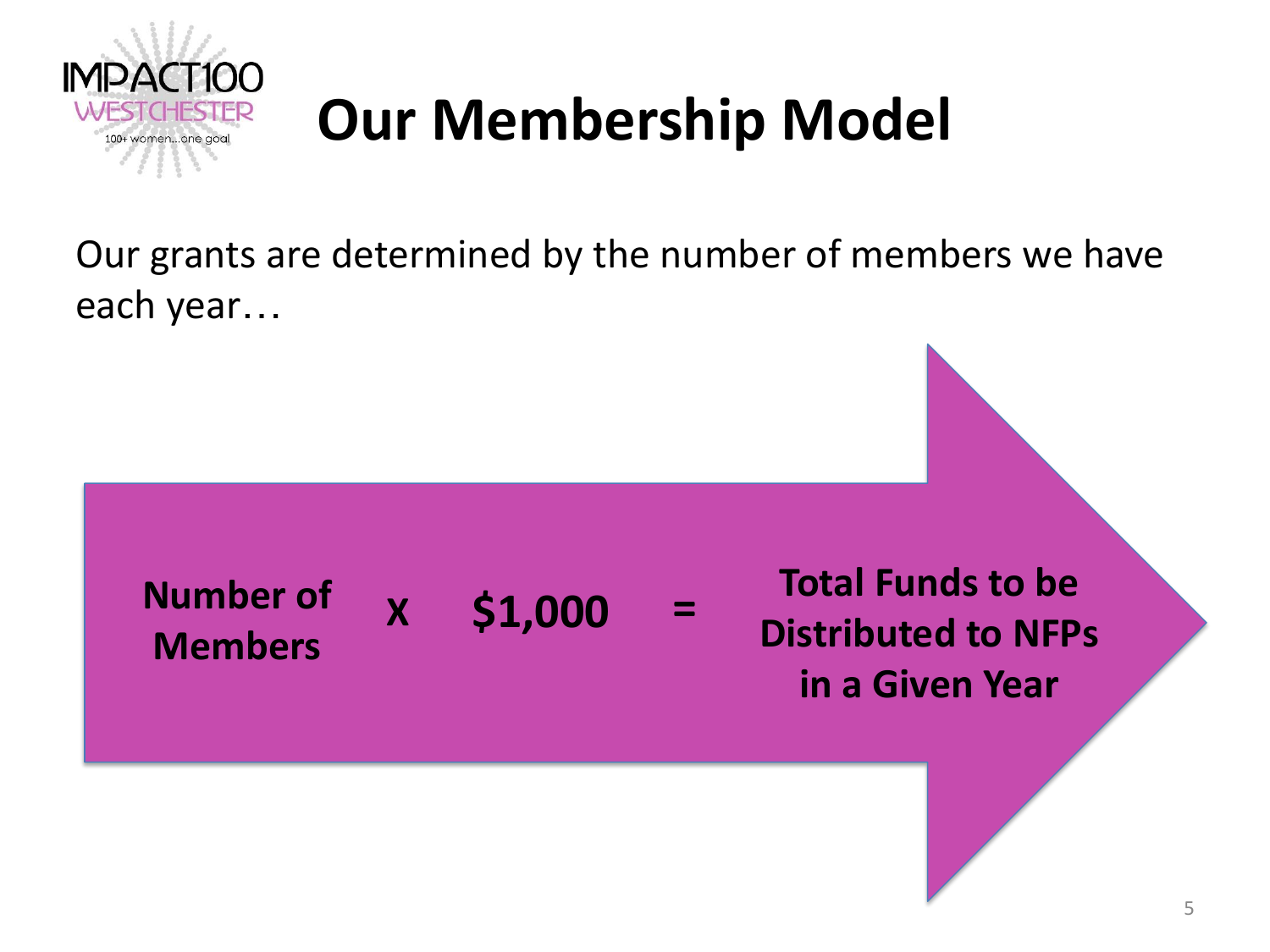

# **Types of Grants**

#### **Transformational Project Grants**

- New program, expansion of an existing program, or a capital project
- Has the power to dramatically address an unmet need
- Requires a Grant Agreement and periodic reporting

#### **Core Mission Grants (cannot be applied for directly)**

- Smaller grants of unrestricted funds
- No Grant Agreement or ongoing reporting obligations

#### **Focus Area Awards** (introduced in 2019)

- In a specific category that has not received as much recognition as other areas of need that we wish to highlight; this grant will be unrestricted to support the core mission of the organization
- 2022 Focus Area: Children's Mental Health; 2021: Housing Insecurity; 2020: Food Insecurity
- *Separate application and review process beginning in February*
- Nonprofits NOT selected to submit a Full Proposal for Transformational Project Grants CAN apply for Focus Area Grants in March if they address the 2022 focus area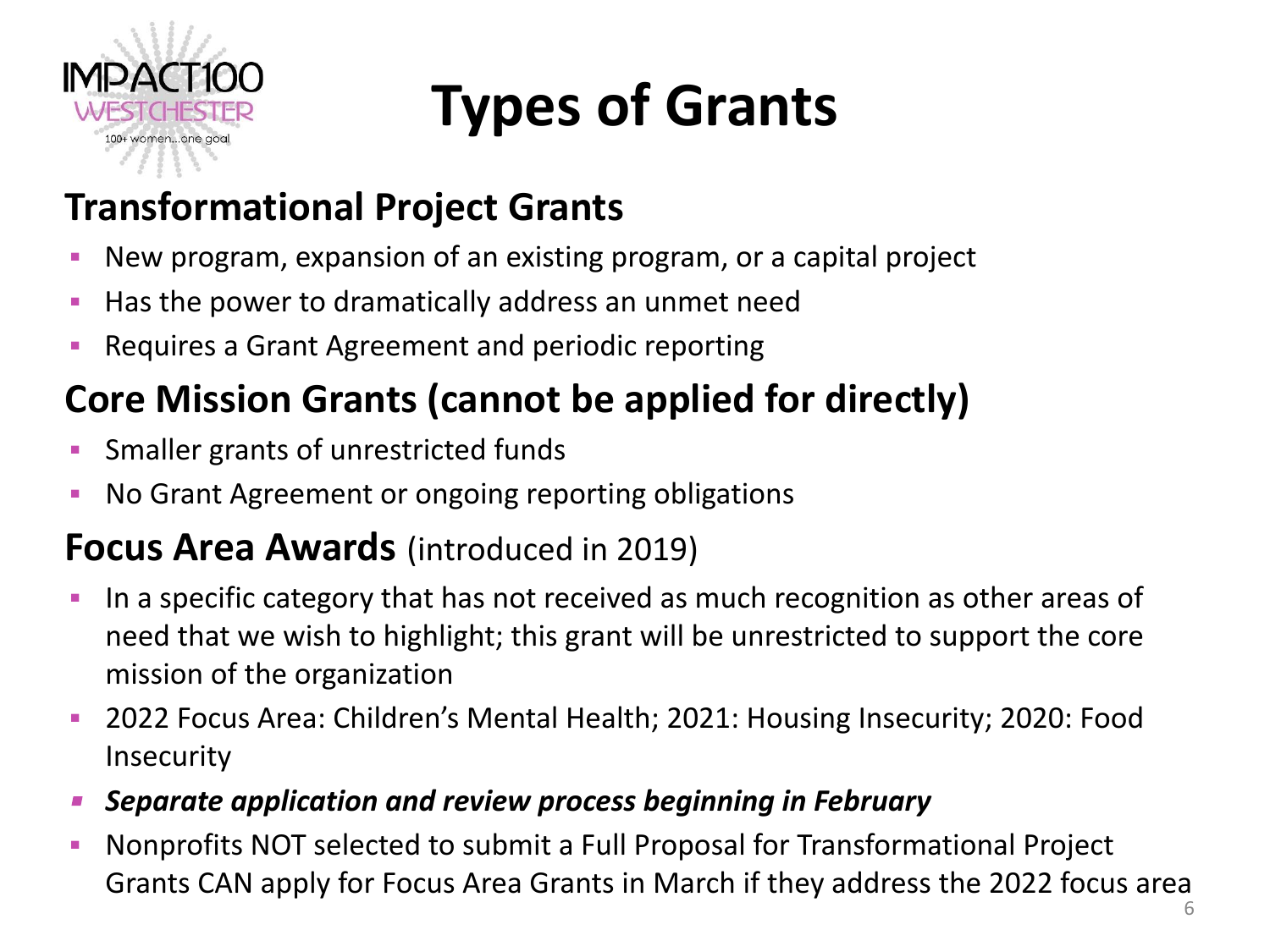

## **Our History**

- 2022 marks our **9th grant cycle**
- Since 2014, we have awarded **62 grants**, totaling over **\$2.1 million**
- **In 2021 we awarded:** 
	- 2 Transformational Project Grants of \$85,000 each
	- 4 Core Mission Grants of \$26,500 each
	- 4 Focus Area Grants totalling \$30,000
- In 2020 we changed direction mid-cycle to better respond to the COVD-19 pandemic and awarded:
	- 6 Core Missions Grants of of \$30,000 each
	- 6 Core Mission Grants of \$24,500 each
	- 1 Focus Area Award of \$15,000 and 4 Awards of \$4,000 each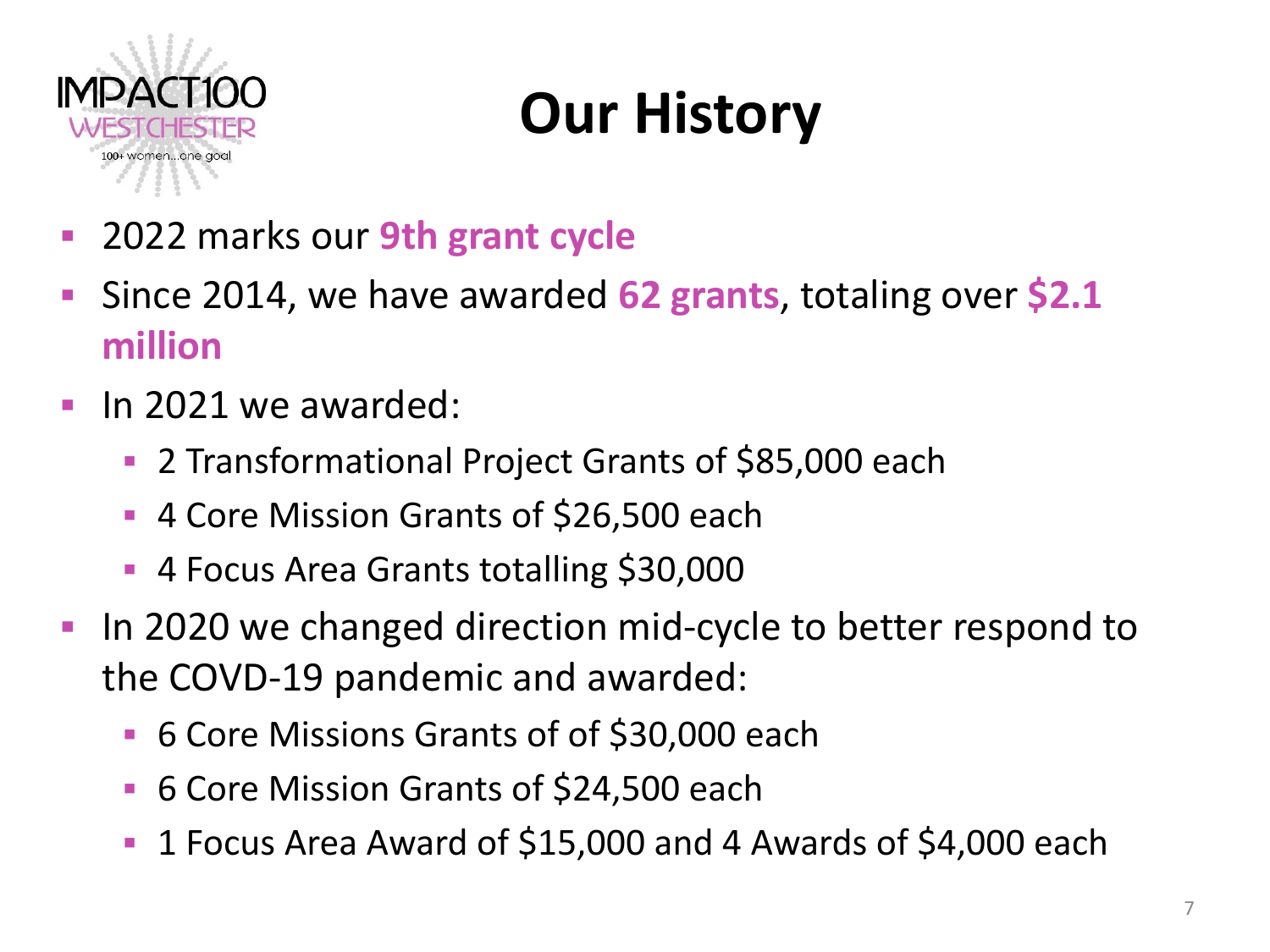

### **2022 Grant Cycle**

**If we meet our 2022 Membership goals, Impact100 expects to award:**

- Two \$50,000-\$85,000 Transformational Project Grants
- Four \$20,000-\$25,000 Core Mission Grants to be awarded to the four finalists who do not receive the Transformational Project Grants
- \$15,000 Focus Area Award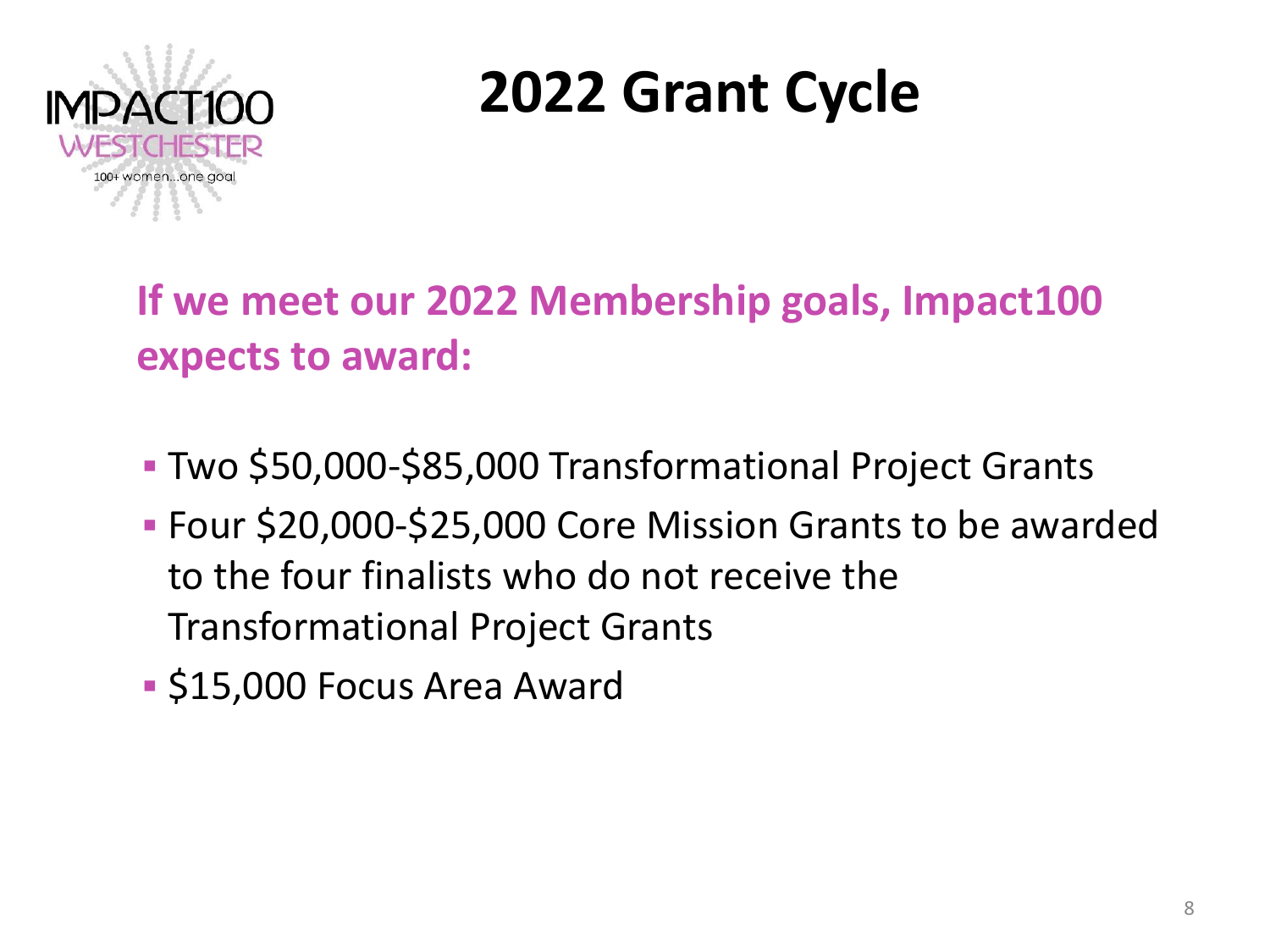#### **Our Impact:** ER **Transformational Project Grants** 100+ women...one goal

| <b>Recipient</b>                                     | <b>Grant Type</b>                                   | <b>Population Served</b>                                        |
|------------------------------------------------------|-----------------------------------------------------|-----------------------------------------------------------------|
| Hudson Link for Higher Education In<br>Prison (2021) | <b>Program Expansion</b>                            | Incarcerated women                                              |
| YWCA of Yonkers (2021)                               | <b>Capital Project</b>                              | Youth and adults in Yonkers and Westchester<br>County           |
| Gilda's Club of Westchester (2019)                   | <b>Capital Project</b>                              | Individuals and families living with cancer                     |
| Make the Road New York (2019)                        | <b>Program Expansion/</b><br><b>Capital Project</b> | Immigrants and working class communities                        |
| Westchester Jewish Community<br>Services (2019)      | New Program/<br><b>Program Expansion</b>            | LGBTQ+ youth and adults who serve the<br>LGBTQ+ youth community |
| The Guidance Center (2018)                           | <b>Capital Project</b>                              | Young adults in need of vocational skills                       |
| Westchester Parks Foundation (2018)                  | <b>Capital Project</b>                              | Socially and economically disadvantaged<br>children             |
| Youth Shelter Program of<br>Westchester (2018)       | <b>Capital Project</b>                              | Young men awaiting disposition of various<br>criminal charges   |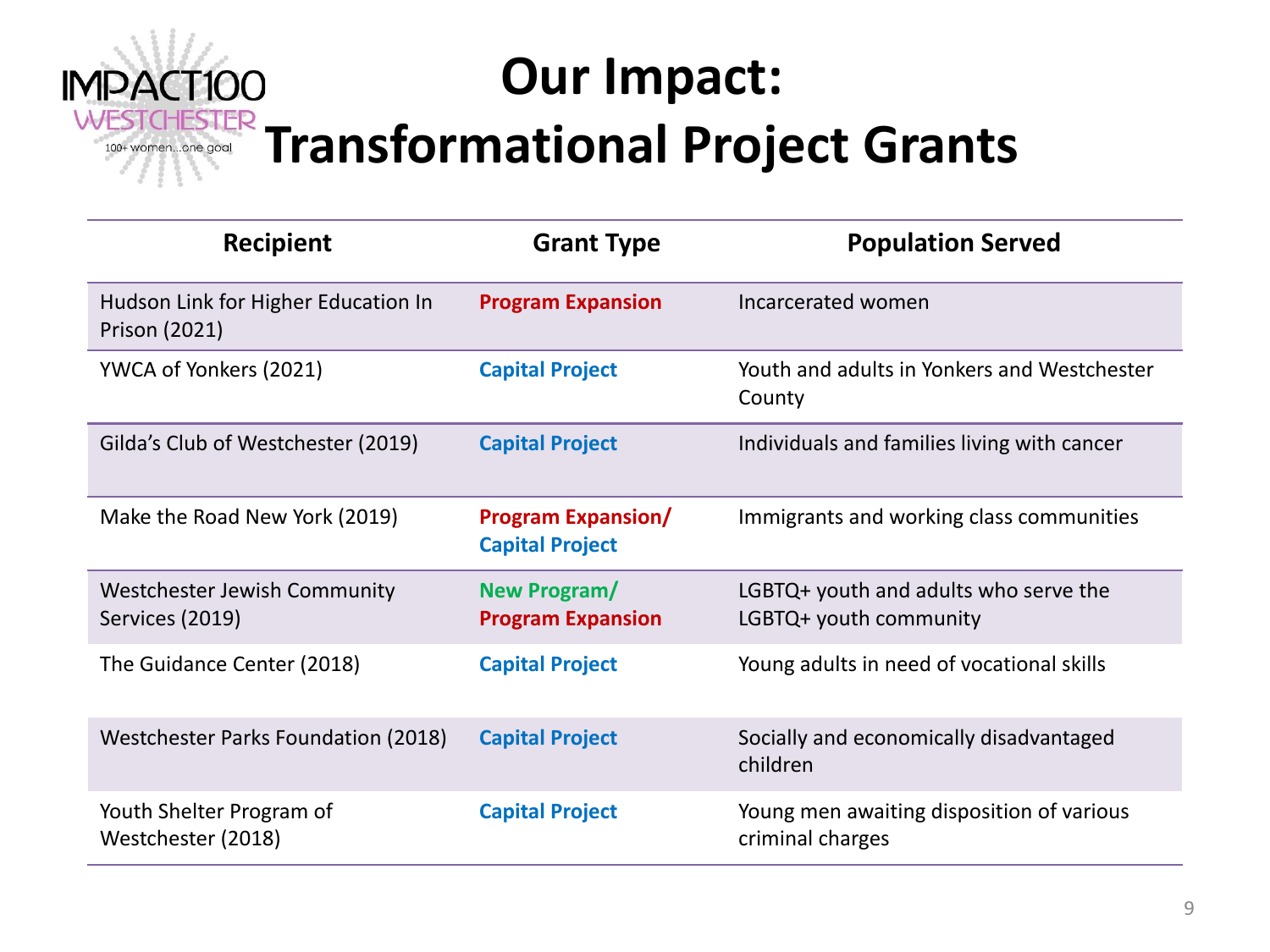

#### **Our Impact: Transformational Project Grants**

| Recipient                              | <b>Grant Type</b>                                   | <b>Population Served</b>                     |
|----------------------------------------|-----------------------------------------------------|----------------------------------------------|
| <b>Community Based Services (2017)</b> | <b>Program Expansion</b>                            | People with autism / disabilities            |
| My Sisters' Place (2017)               | <b>New Program</b>                                  | Victims of domestic violence                 |
| Yonkers Partners in Education (2017)   | <b>Program Expansion/</b><br><b>Capital Project</b> | Underserved high school students             |
| Latino U College Access (2016)         | <b>New Program</b>                                  | 1 <sup>st</sup> Generation College students  |
| Pace Women's Justice Center (2016)     | <b>Capital Project</b>                              | Victims of domestic and elder abuse          |
| Family Ties of Westchester (2015)      | <b>New Program</b>                                  | Young adults aging out of foster care        |
| Groundwork Hudson Valley (2015)        | <b>Capital Project</b>                              | Children and families in urban neighborhoods |
| Furniture Sharehouse (2014)            | <b>Capital Project</b>                              | Adults & families with low income            |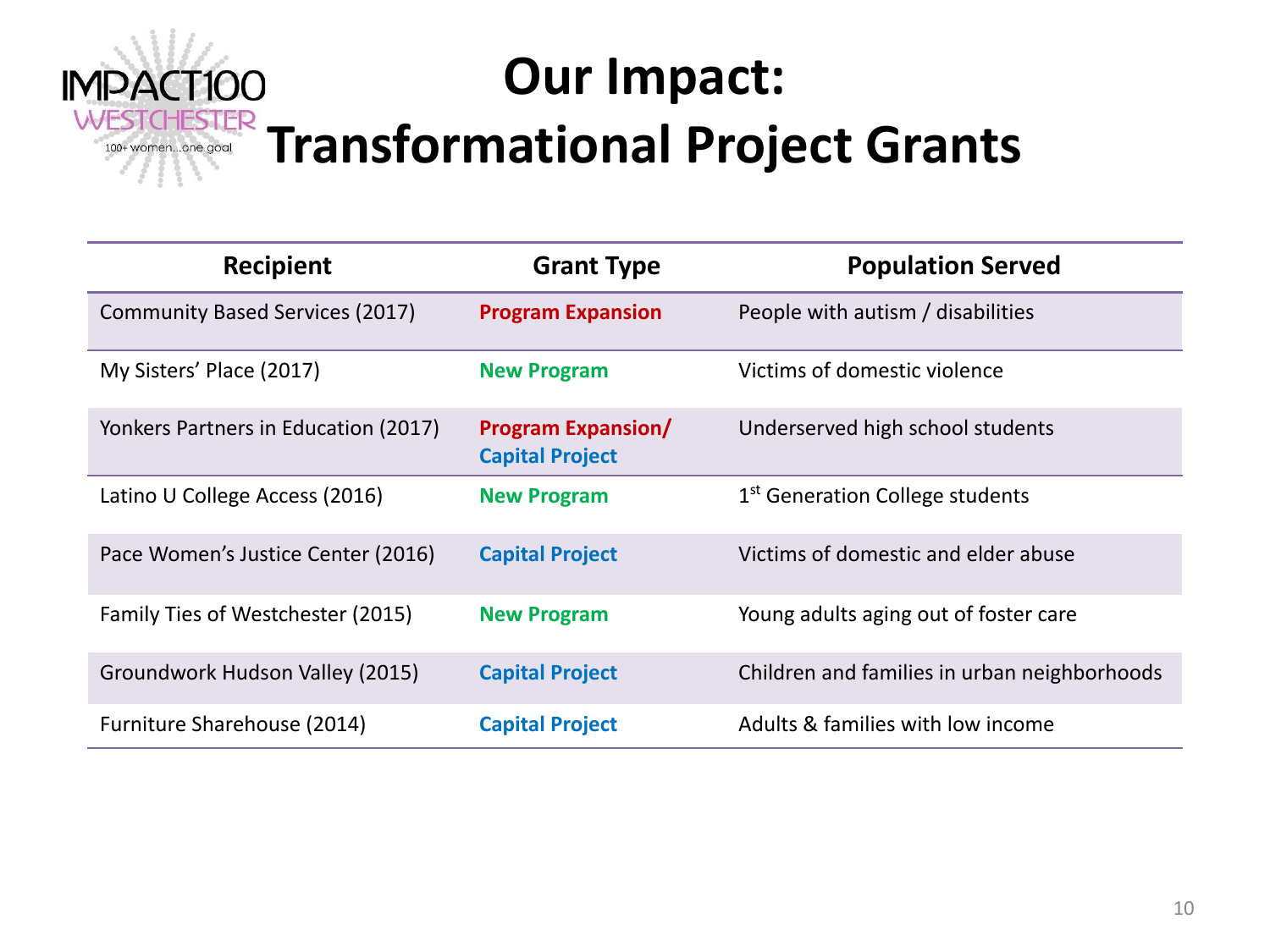

#### **Our Grant Cycle**

- **Calendar**
- **Eligibility**
- **Evaluation**
- **Process**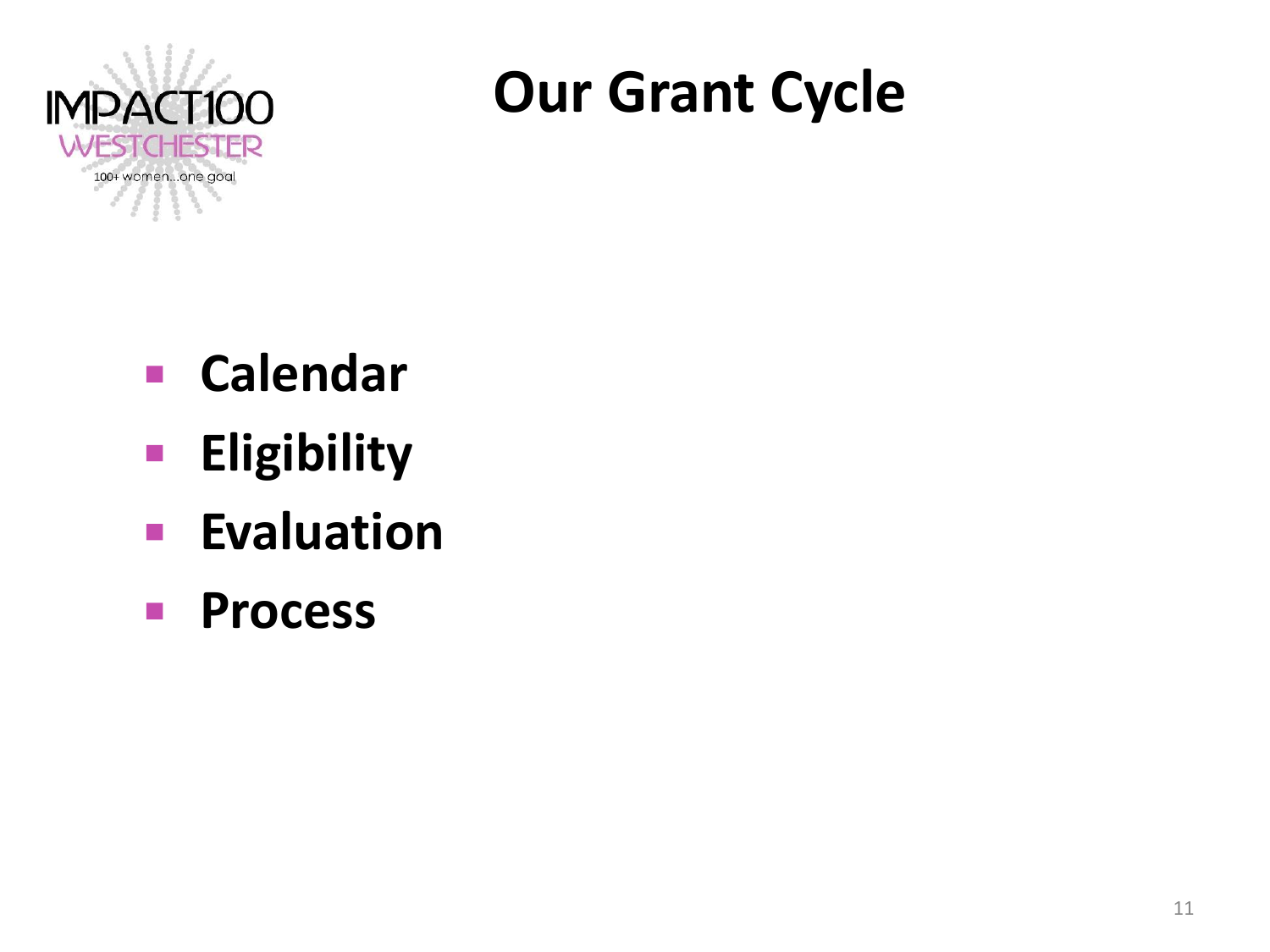

### **2022 Grant Cycle Calendar**

**November 15 – SlideRoom opens to submit Letters of Inquiry**

**December 3 & December 8 - Project Pitch/LOI Workshops**

**December 14 and December 16 - Grant Writer Conference Calls**

**December 31 - Membership Drive Completed**

**January 4 - Grant Amounts Announced on our Website**

**January 14 - Letters of Inquiry Submission Deadline**

**February 11 - Invitation to Submit Full Proposals**

**February 16 & 17 - Full Proposal Workshop**

**March 4 - Full Proposals Submission Deadline**

**April 19 - Invitation to host Site Visit**

**April 18 through April 29 - Site Visits**

**May 6- Finalists Announced**

**May 23 through May 27 - Site Visits for Finalists**

**June 7 - Finalists Present at the Annual Meeting and Grants Awarded**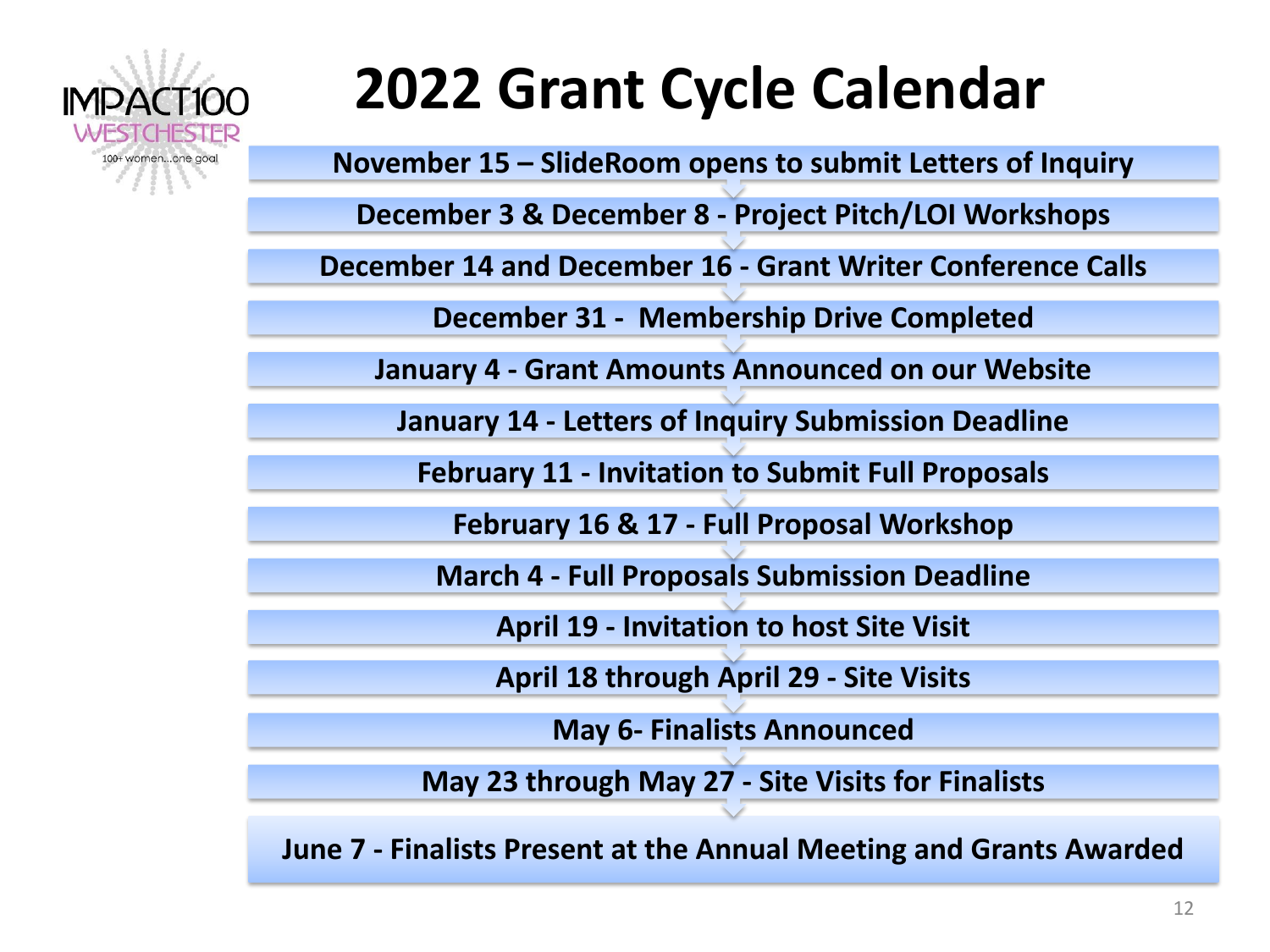

# **Nonprofit Organization Eligibility**

- Tax exempt  $501(c)(3)$  operating, or proposing to operate, programs for the benefit of Westchester residents and communities
- Operating for at least 36 months prior to applying for a grant
- 3 years of CPA-audited or reviewed financial statements
- Revenues between \$250,000- \$25,000,000 (excluding Medicaid/Medicare reimbursements\*)
- Not received an Impact100 Westchester Transformational Project Grant payment within the past 36 months
- Not a town or village

\*We will review other government funds on a case by case basis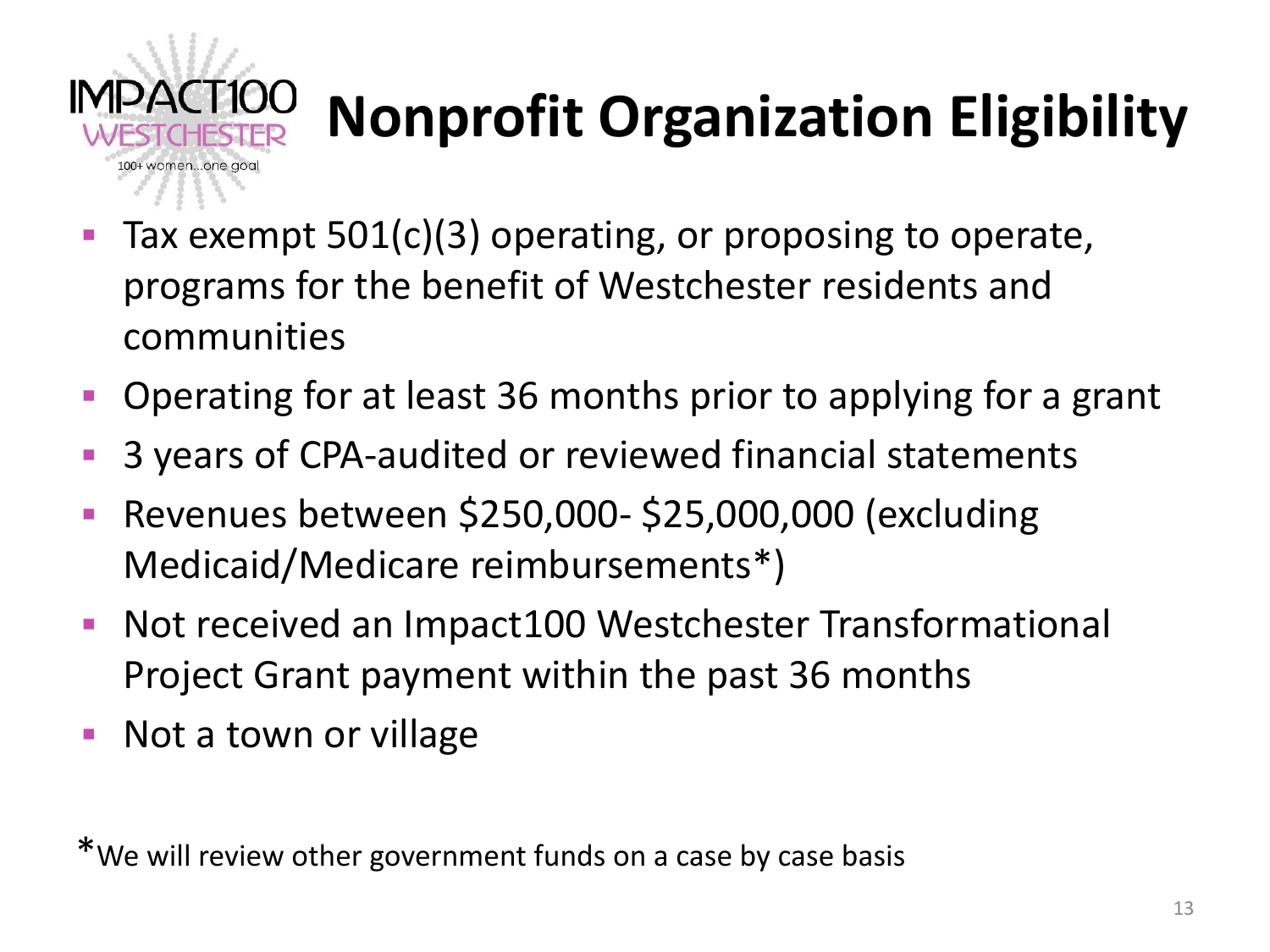

# **Project/Program Eligibility**

- Serves residents of and expends funds in Westchester
- A **new program**, an **expansion of an existing program** or a **capital project** – cannot subsidize current operations
- **Total project budget equal to or greater than the** Transformational Project Grant amount (will be announced in early January 2022)
- Expends funds on the project within 18 months of the initial Grant installment
- Overhead does not exceed 15% of the Project Grant amount (Overhead defined as expenses which will be incurred by your organization whether or not the project goes forward)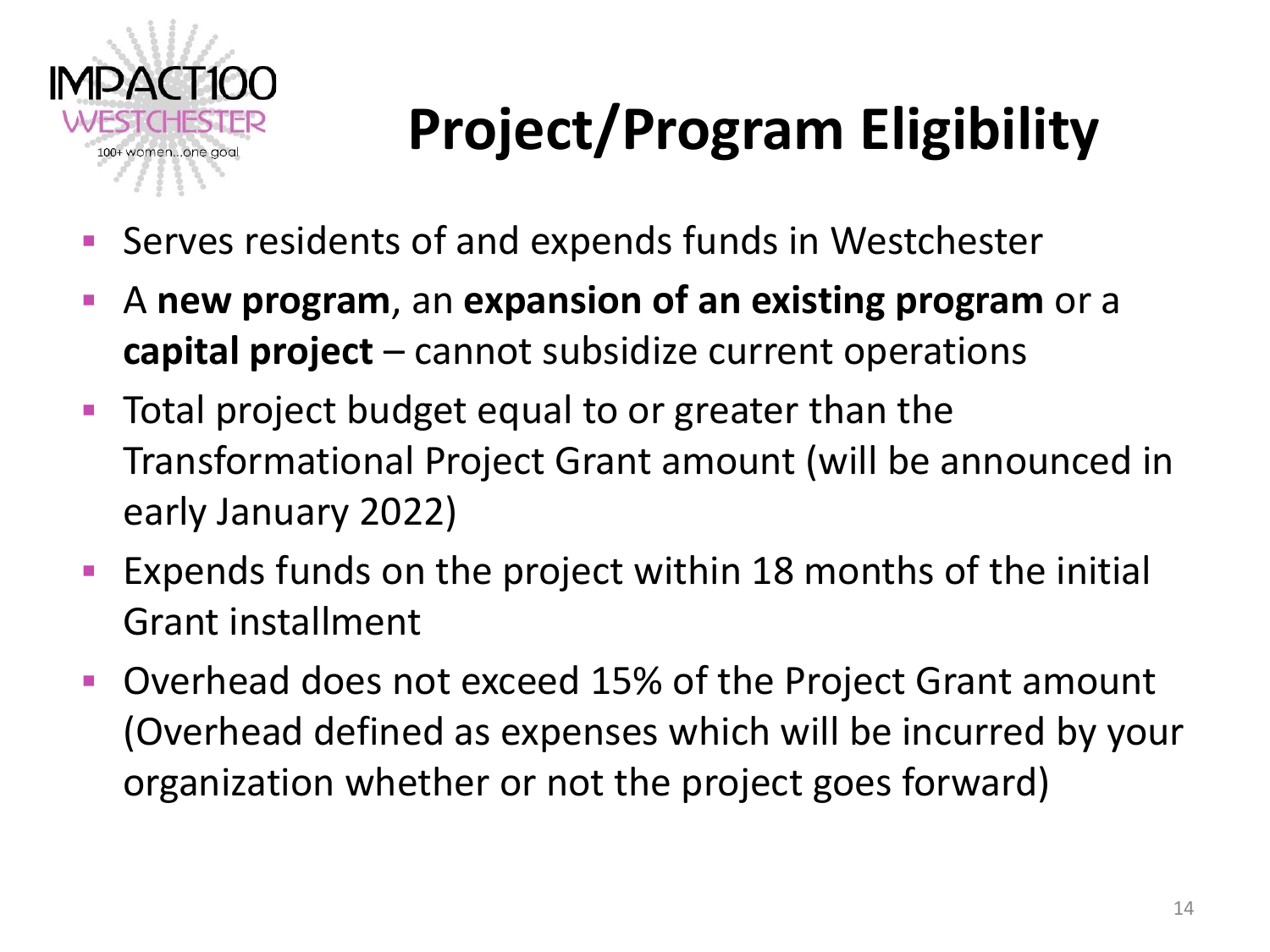

### **Proposal Evaluation Criteria**

| <b>Criteria</b>         | <b>Definition</b>                                                                                                                  | <b>Questions to Consider</b>                                                                                                                      |
|-------------------------|------------------------------------------------------------------------------------------------------------------------------------|---------------------------------------------------------------------------------------------------------------------------------------------------|
| <b>Transformational</b> | New program, expansion of an existing program,<br>or a capital project that has the power to<br>dramatically address an unmet need | Is the proposal transformational for both the<br>population served and the nonprofit<br>organization?<br>Does the proposal address an unmet need? |
| Impactful               | Program or project goals are designed to create<br>meaningful and lasting change for<br>under-resourced individuals / communities  | Will the impact be broad, deep, or both?<br>Who does the proposal serve?<br>What is the size of the population served?                            |
| Implementation          | High likelihood of project completion or<br>program implementation                                                                 | Is the organization and its leadership well<br>positioned to implement the proposal?                                                              |
| <b>Assessment</b>       | Evaluation plan outlines how project or program<br>goals will be measured and outlines outputs and<br>outcomes                     | Outputs: measurable results of the project /<br>program's work<br>Outcomes: the change that results directly                                      |
|                         |                                                                                                                                    | from the project / program                                                                                                                        |
| Sustainability          | Continuing funding plans following grant period<br>are articulated                                                                 | For capital projects: ongoing maintenance or<br>other needs<br>15<br>For programs: future funding sources                                         |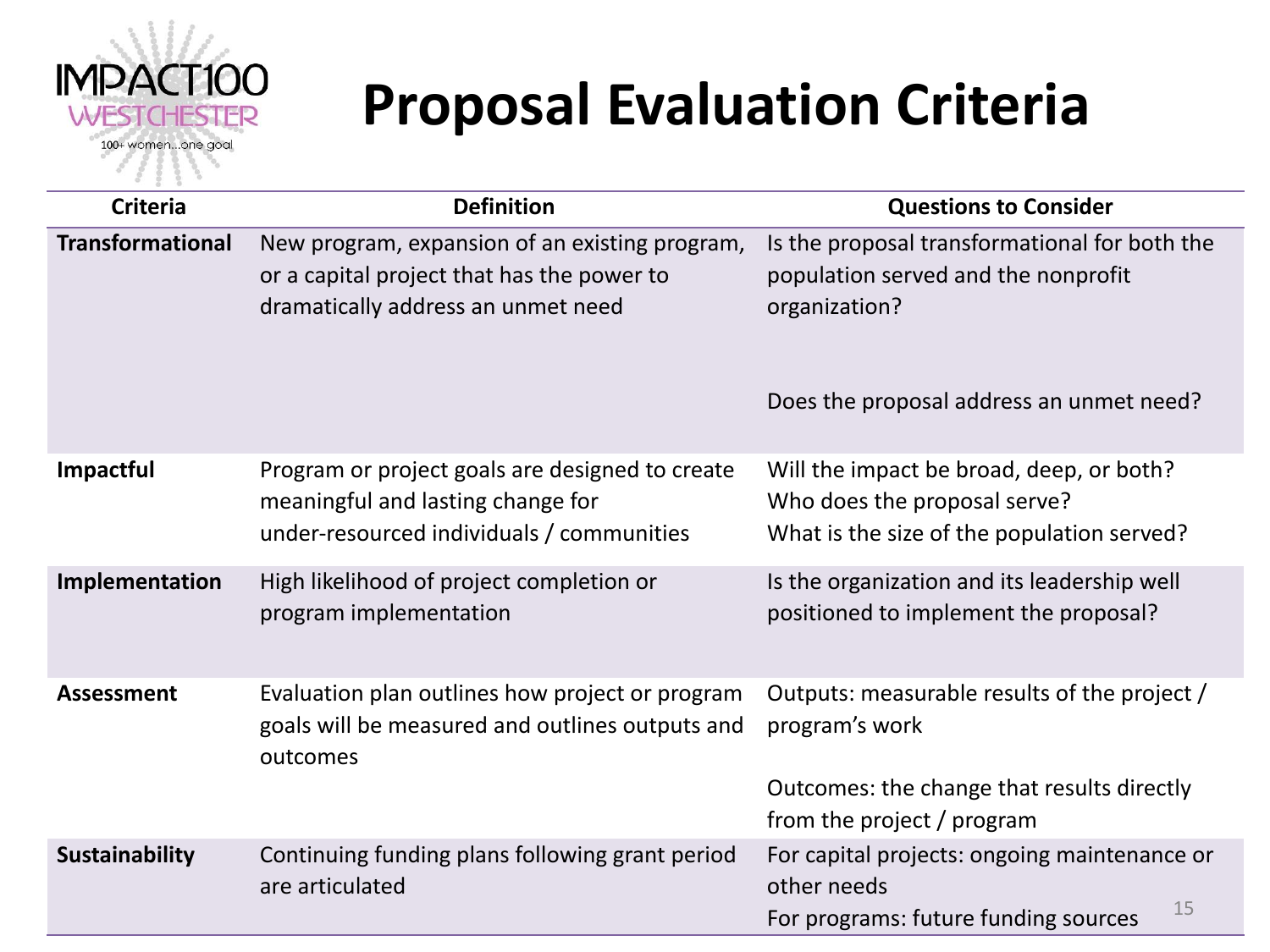

# **Things We Do NOT Fund**

- Activities that are: partisan, religion-based, annual or political appeals, or in support of any political party
- Loans or Debt reduction, interim/bridge financing
- Operating Funds
- **Endowments**
- Research
- Projects benefiting a for-profit organization, private foundation or individual
- General capital campaigns or fund drives

Please ensure that **none** of the activities in your proposed project/program incorporate these items. This includes all application descriptions and your Project Budget Worksheet.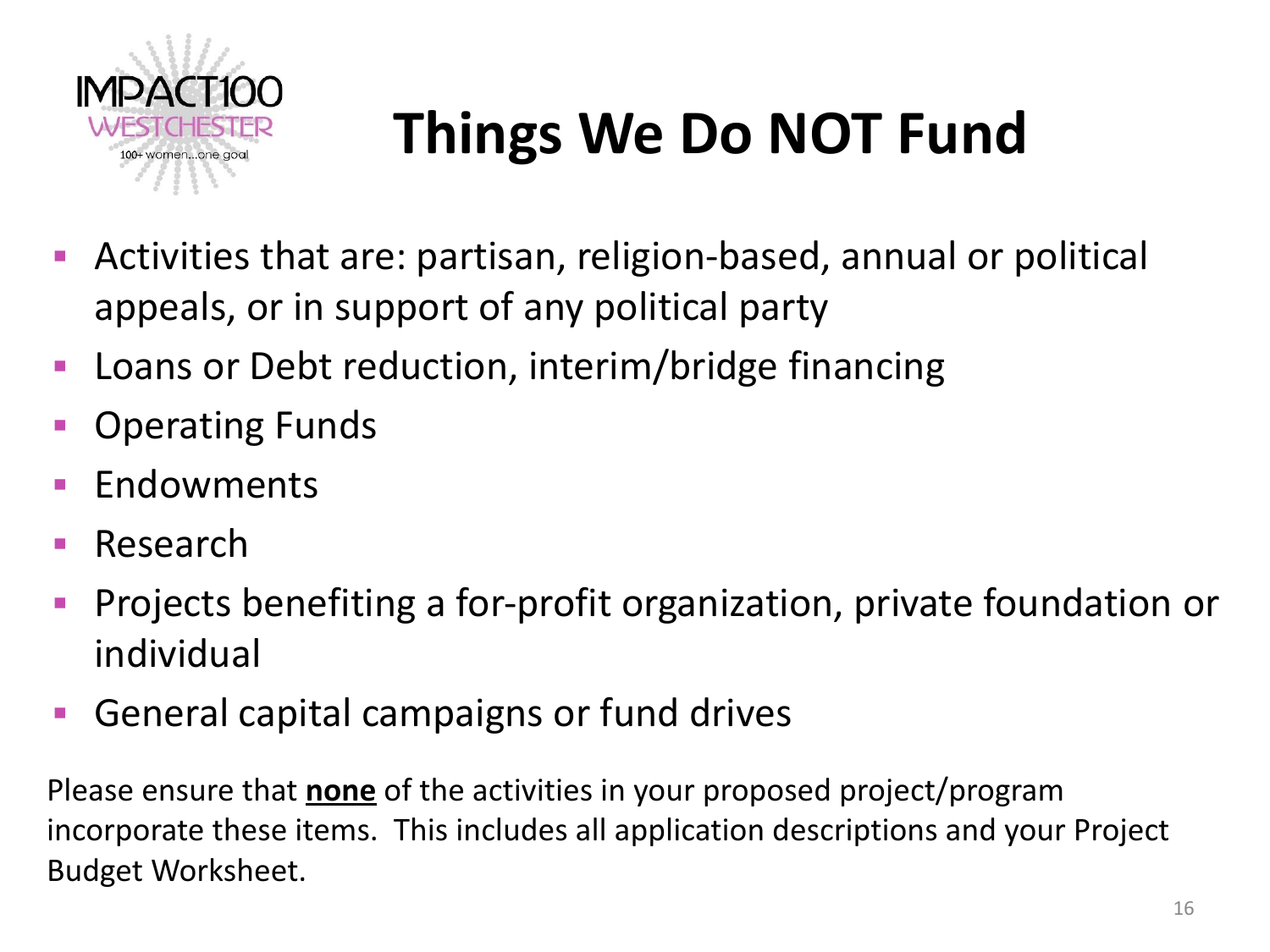

### **Documents Required for LOI**

- $501(c)(3)$  Letter
- Most recently filed IRS Form 990 (with supporting schedules)
- **Project Budget Worksheet**
- **Current Fiscal Year Operating Budget vs. Actuals**
- Audited or Reviewed Financial Statements for the last 3 years, including CPA audited/reviewed accountant's report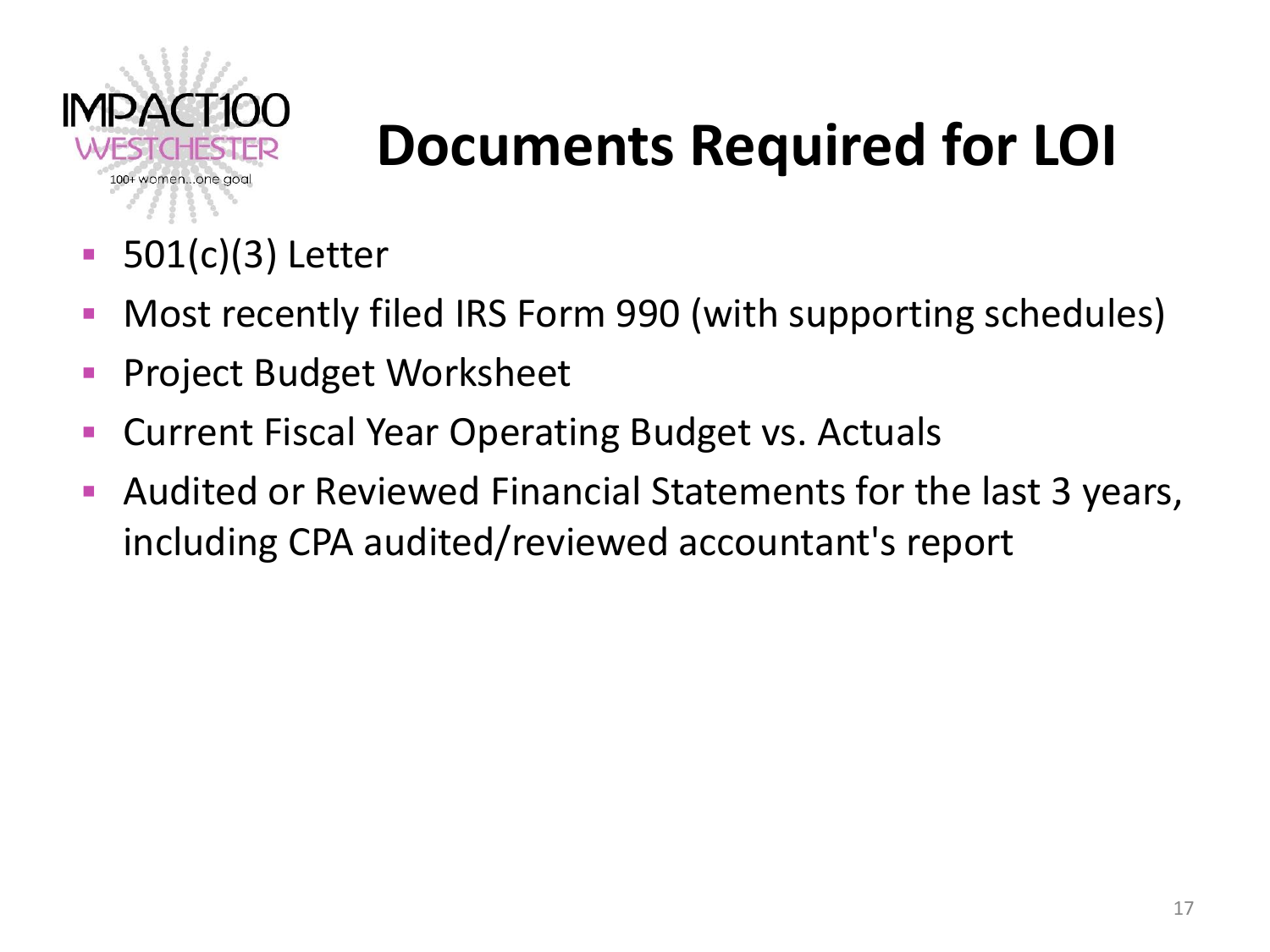

## **Project Budget Worksheet**

- Our Letter of Inquiry (LOI) contains a section titled the Project Budget Worksheet (PBW)
- The PBW is an Excel file that you should download from the Impact100 website, under 'Apply for a Grant/Grant Application Resources'
- You will be asked to complete an INPUT worksheet which asks for a breakdown of project expenditures (i.e., how you would spend the grant funds)
- **Please follow all instructions within the sheet, and keep an eye** out for error and/or caution messages
- Please note that written instructions are available on our website which you can reference as you work through the PBW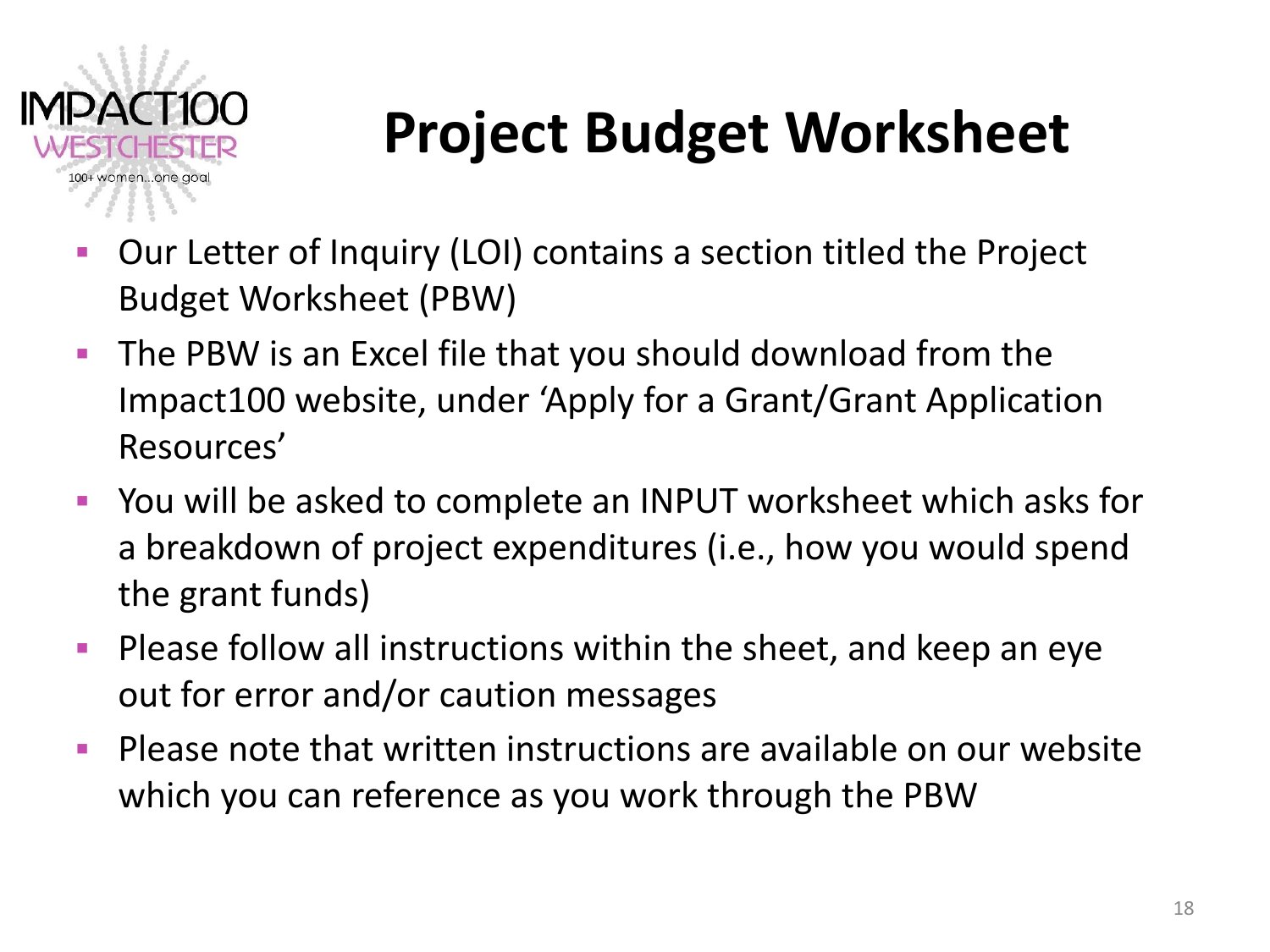

# **Project Budget Worksheet**

- The PBW contains the following expenditure categories:
	- **EXECOLERCY Facilities Construction/Renovation**
	- **E** Supplies/Services
	- **EXECUTE:** Transportation
	- Technology
	- Incremental Staff & Consultants
	- Existing Staff
	- Organizational Overhead
	- Other
- Again, the total of your project must be greater than OR equal to the Transformational Project Grant amount
- After you have completed the spreadsheet, you should save in Excel, using your organization name in the file name, and then upload it to SlideRoom; you will also be asked to enter summary information from the PBW into SlideRoom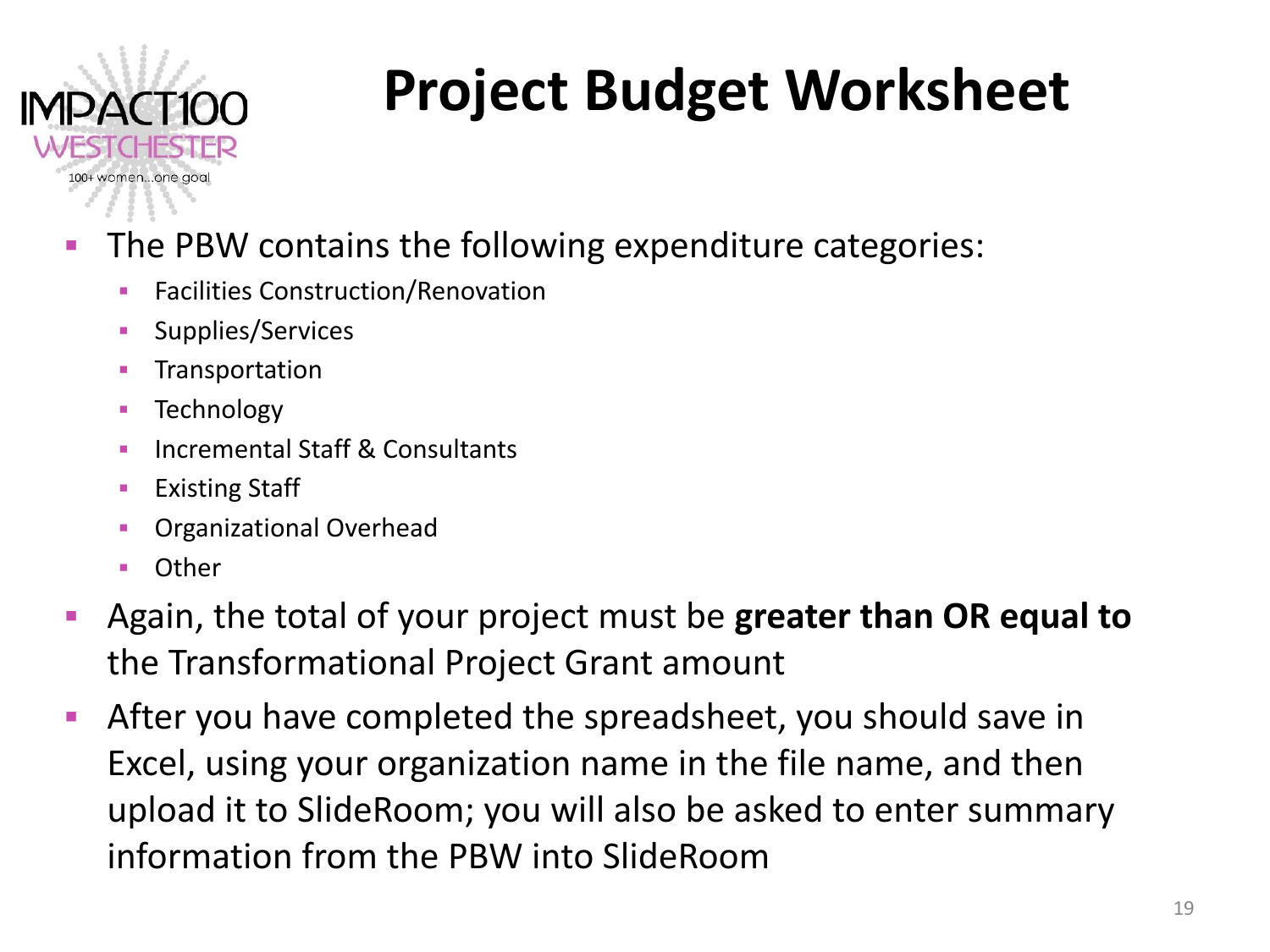

# **Using SlideRoom**

- **E.** SlideRoom is our Grant Application Tool, available on our website, through which all LOIs and Full Proposals must be submitted
- On our website:
	- Apply for a Grant **->** Grant Application Resources **->** Grant Application Portal Button
- To use **SlideRoom**, each organization must register with a unique email and set up an account and password
- **Please enter/use your Organization's name during account setup,** and not your own name
- Only one application can be submitted per individual email address. The registered email is where all automated emails and information about the LOI will be sent
- **EXTE:** SlideRoom offers excellent technical support; applicants can reach customer service at [support@slideroom.com](mailto:support@slideroom.com)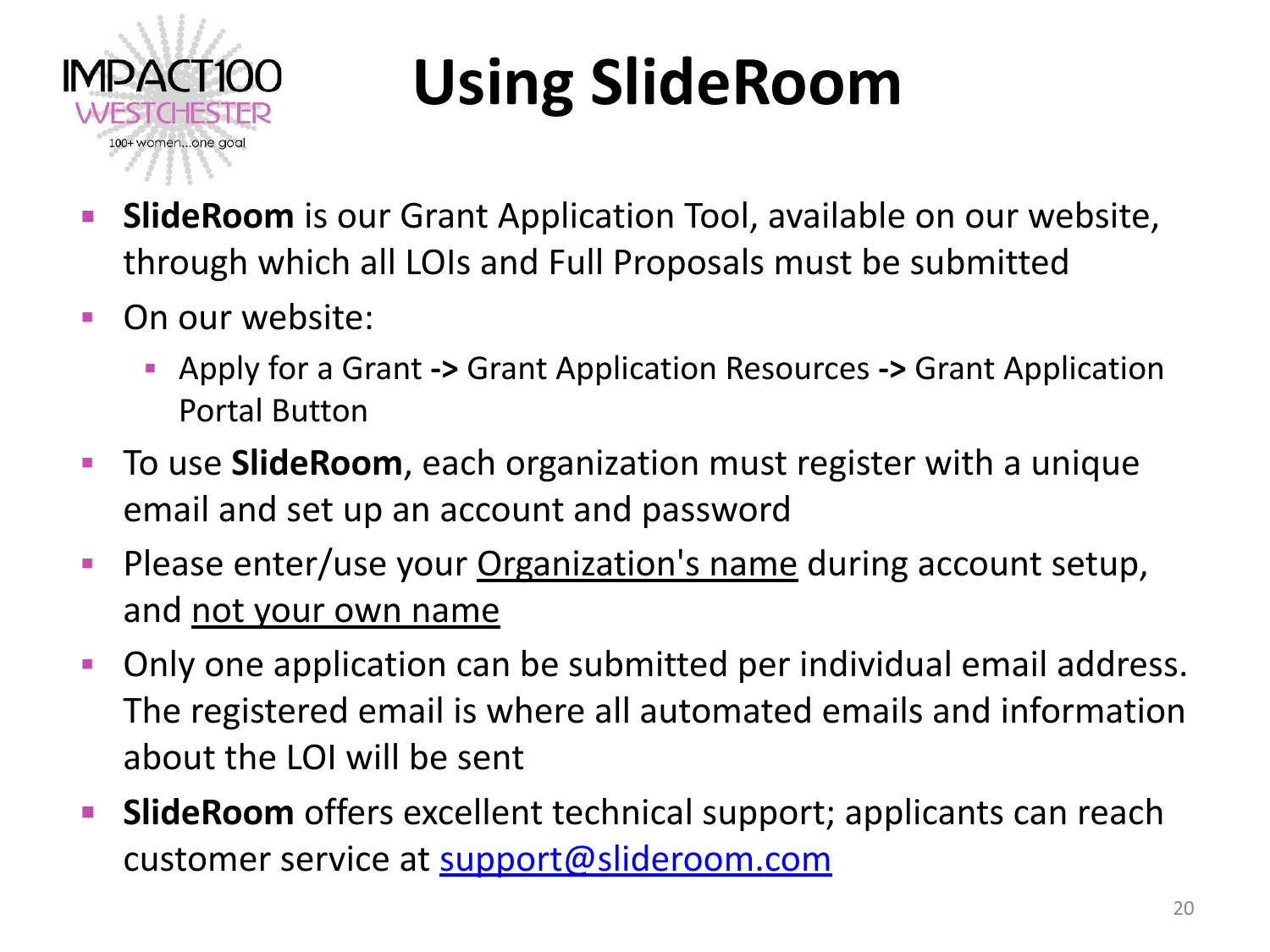

# **Application Process for Transformational Project Grants**

#### Stage 1: Letter of Inquiry (LOI)

- A link to SlideRoom will be available after **November 15th** at www.Impact100westchester.org, under 'Apply For a Grant'
- Grant amounts will be announced **January 4th;** the full LOI, plus attachments, are due **January 14th**
- You will receive a confirmation email after you submit the LOI with required attachments
- Our Grant Review Committees will evaluate the LOIs which are randomly assigned to these Committees
- Our Finance Committee will also conduct a cursory review of all LOIs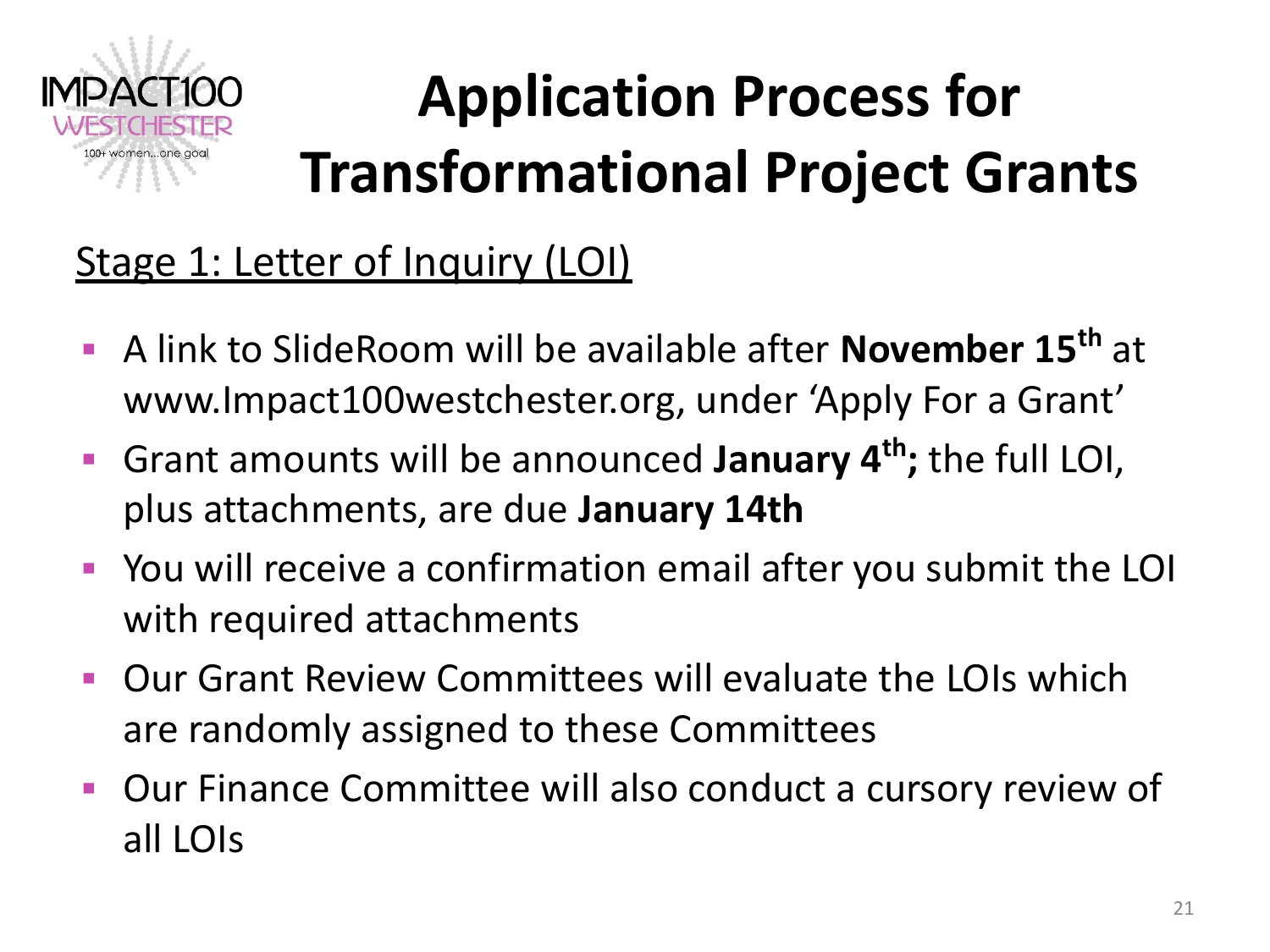

#### Stage 2: Invitation to Submit a Full Proposal

- Our Grant Review Committees will review all LOIs and invite approximately 24 applicants to submit Full Proposals
- All applicants will be notified via email by **February 11th**. If invited, instructions for the Full Proposal will be emailed to you at that time
- **Information entered for the LOI will be available to use for** updating the Full Proposal
- All Full Proposals must be submitted by **March 4, 2022**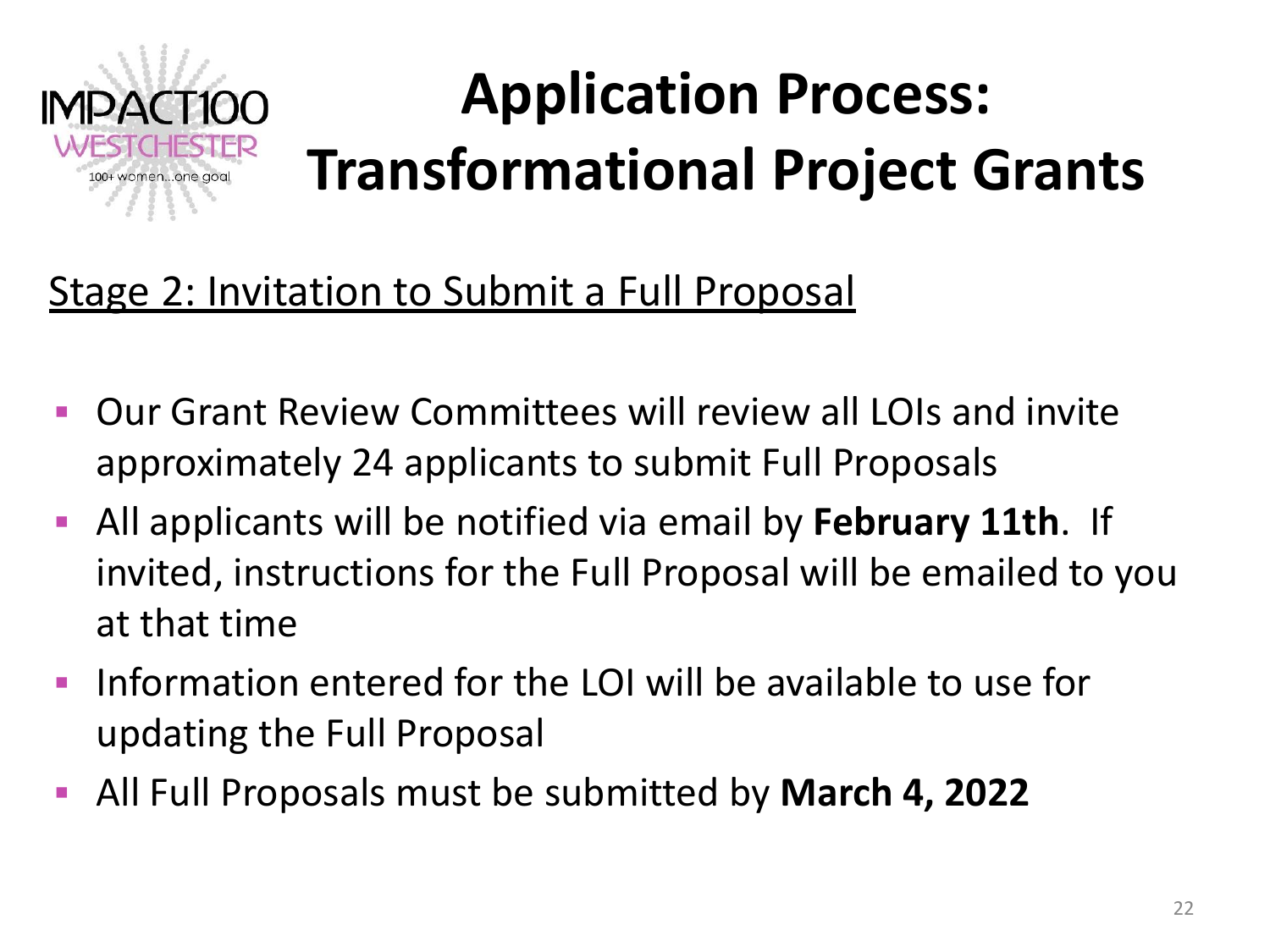

# **Application Process: Transformational Project Grants**

#### Stage 3: Site Visit

- Grant Review and Finance Committees will assess all Full Proposals and notify applicants if they have been selected for a site visit
- Each of the Grant Review Committees will invite 2 NPs for a site visit
- Site visits for Grant Review committee members will take place from **April 18 through April 29**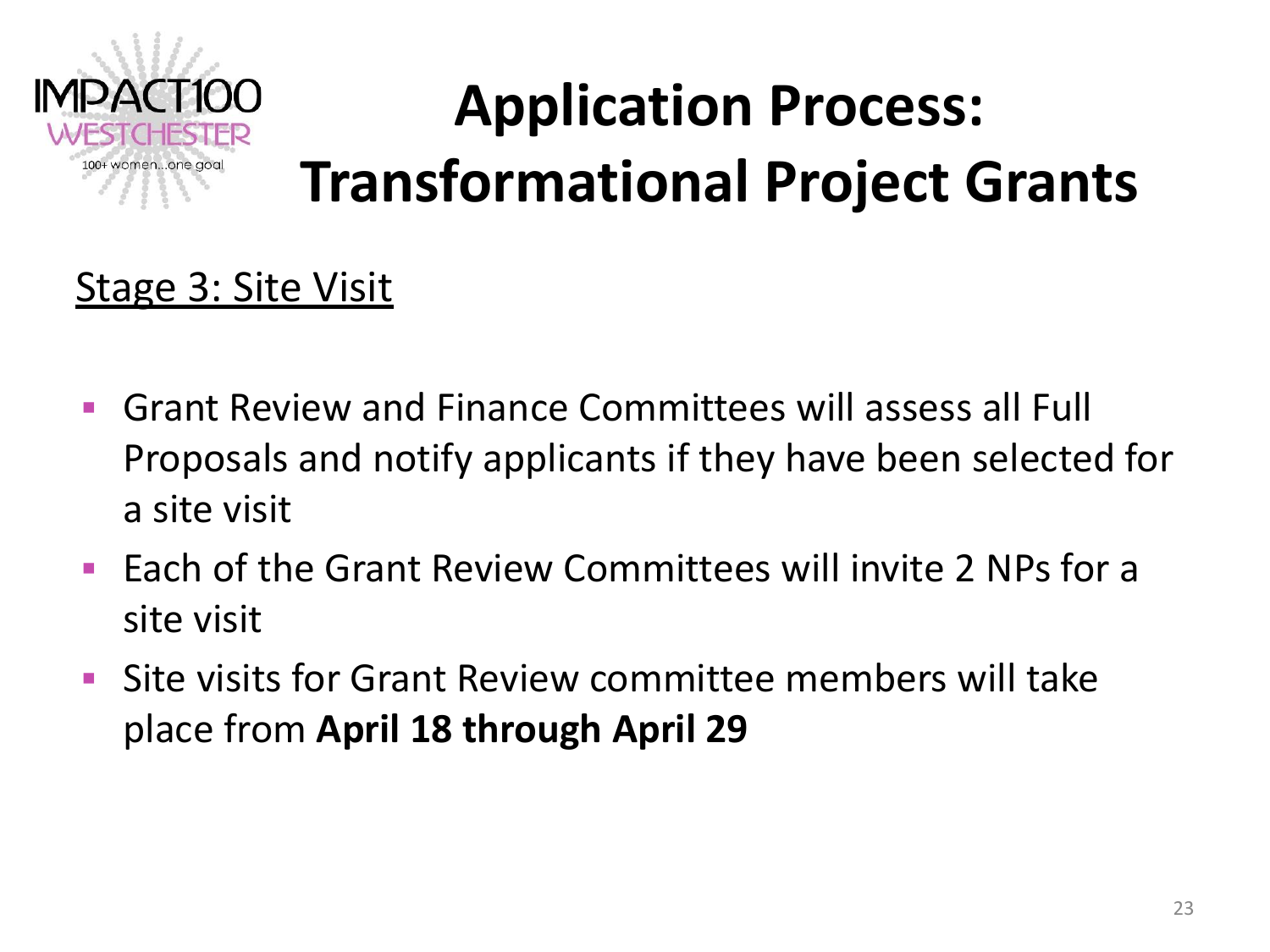

# **Application Process: Transformational Project Grants**

#### Stage 4: Selection of Finalists and Annual Meeting

- One finalist will be selected by each Grant Review Committee and will be notified on **May 6, 2022**
- Each Finalist will have the opportunity to host another site visit for all Impact100 members from **May 23 – May 27, 2022**
- The Annual Meeting will take place on **June 7, 2022**
- Each finalist will make a short presentation at the Annual Meeting (guidelines will be provided at that time). Impact100 members will then vote to award the top two Transformational Project Grants with the other four finalists being awarded Core Mission grants.
- Members of Impact100 Westchester may not make the finalist presentation on behalf of an organization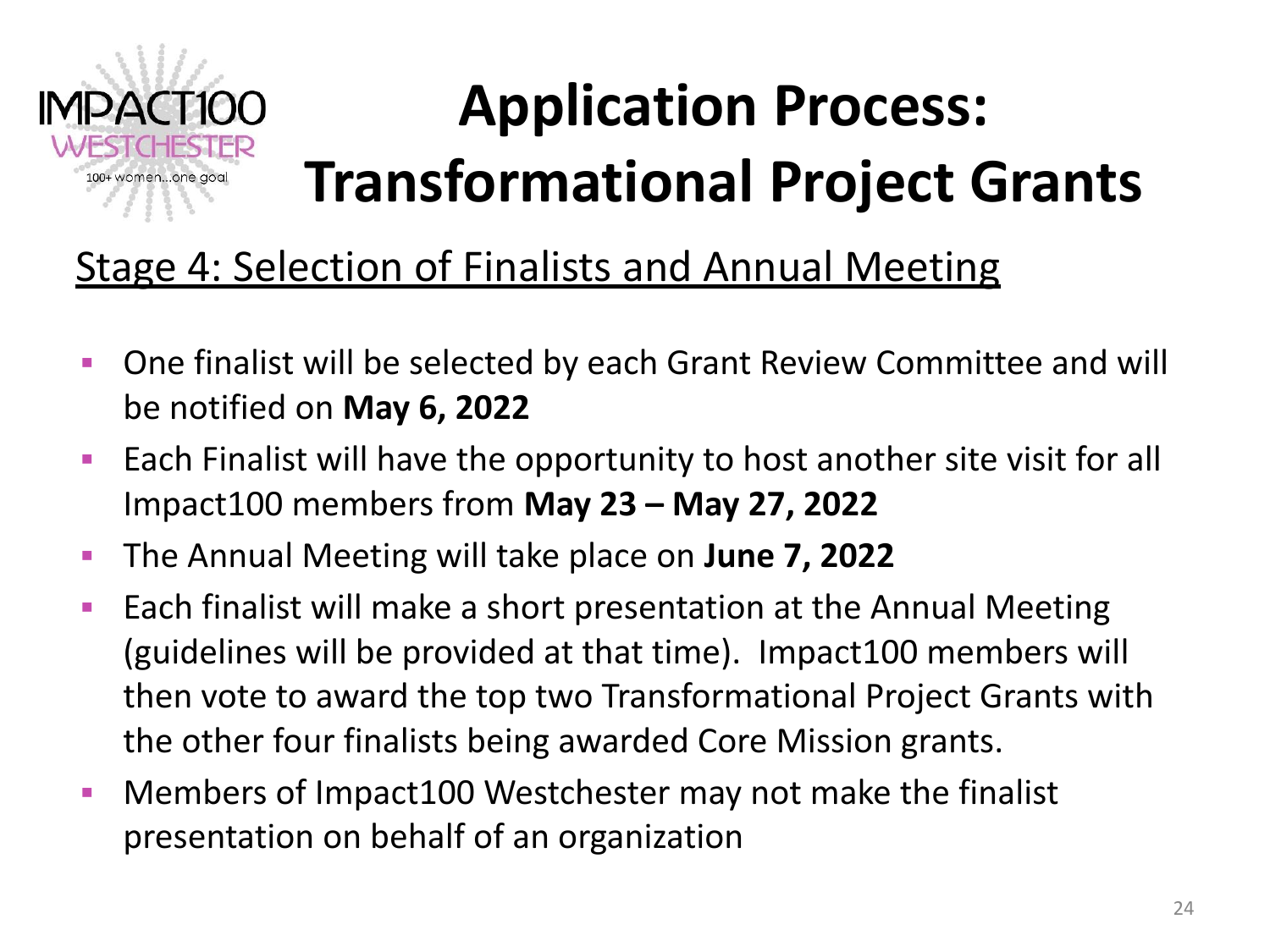

### **Payment of Grant Awards**

- Payment of each Transformational Project Grant requires a signed Grant Agreement which will detail specific terms (Project specifics, payment schedule, reporting requirements, etc.)
- Core Mission Grants will be paid out shortly after the Annual Meeting; these funds can be spent in any manner the Awardee chooses to support the Core Mission of the **Organization**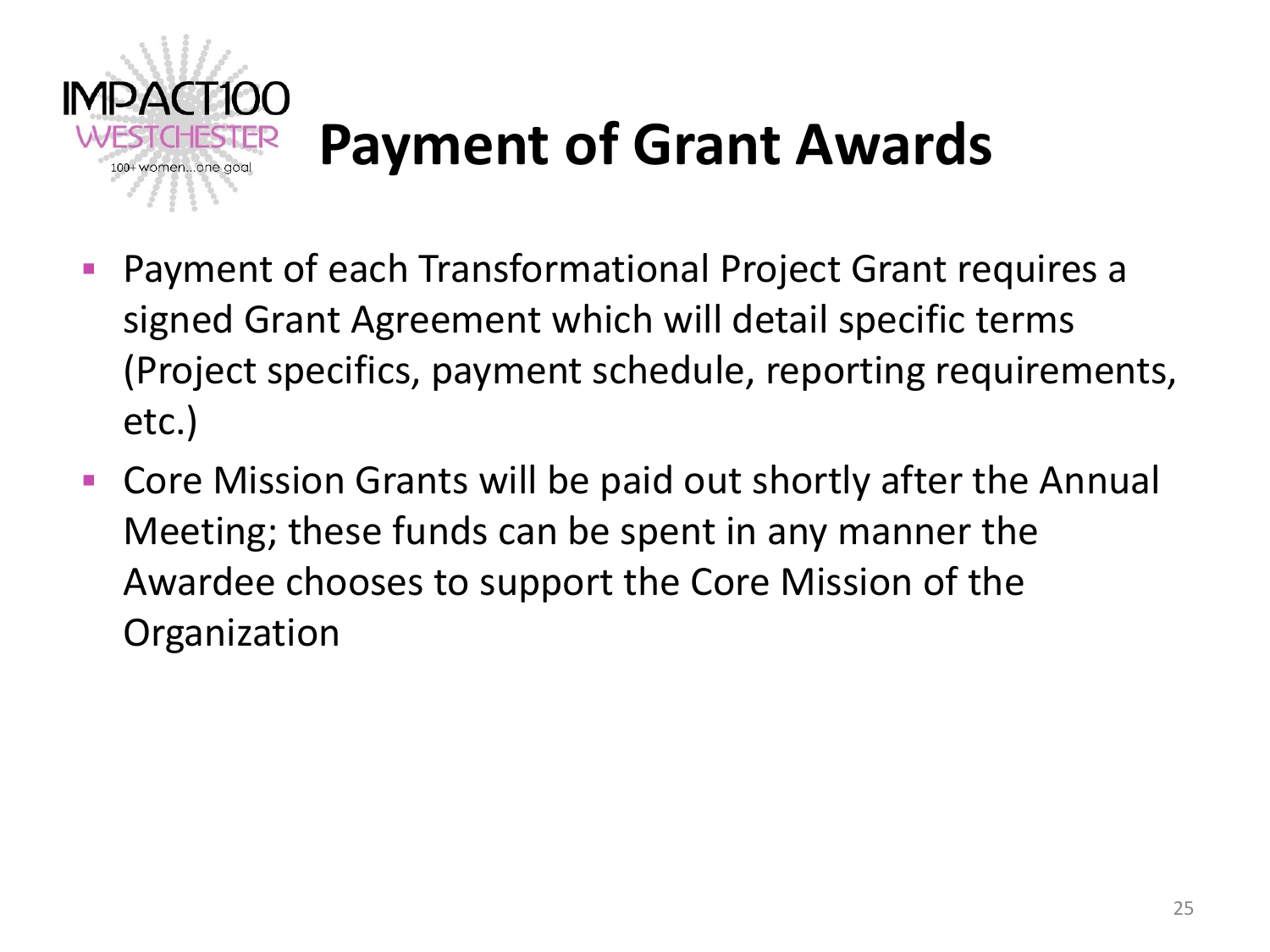

# **Before You Apply**

- Check the 2022 Grant Cycle Calendar for submission deadlines – **Letters of Inquiry (LOIs) are due January 14th**
- Review updated *sample* LOIs and Full Proposals on our website – note that applications must be filled out in SlideRoom, our Grant Application portal
- Review updated Project Budget Worksheet on our website completed worksheet must be saved and uploaded as an attachment to the LOI
- Review the list of questions and necessary documents to upload
- Work on your LOI in advance– SlideRoom, our Grant Application portal will open **November 15th**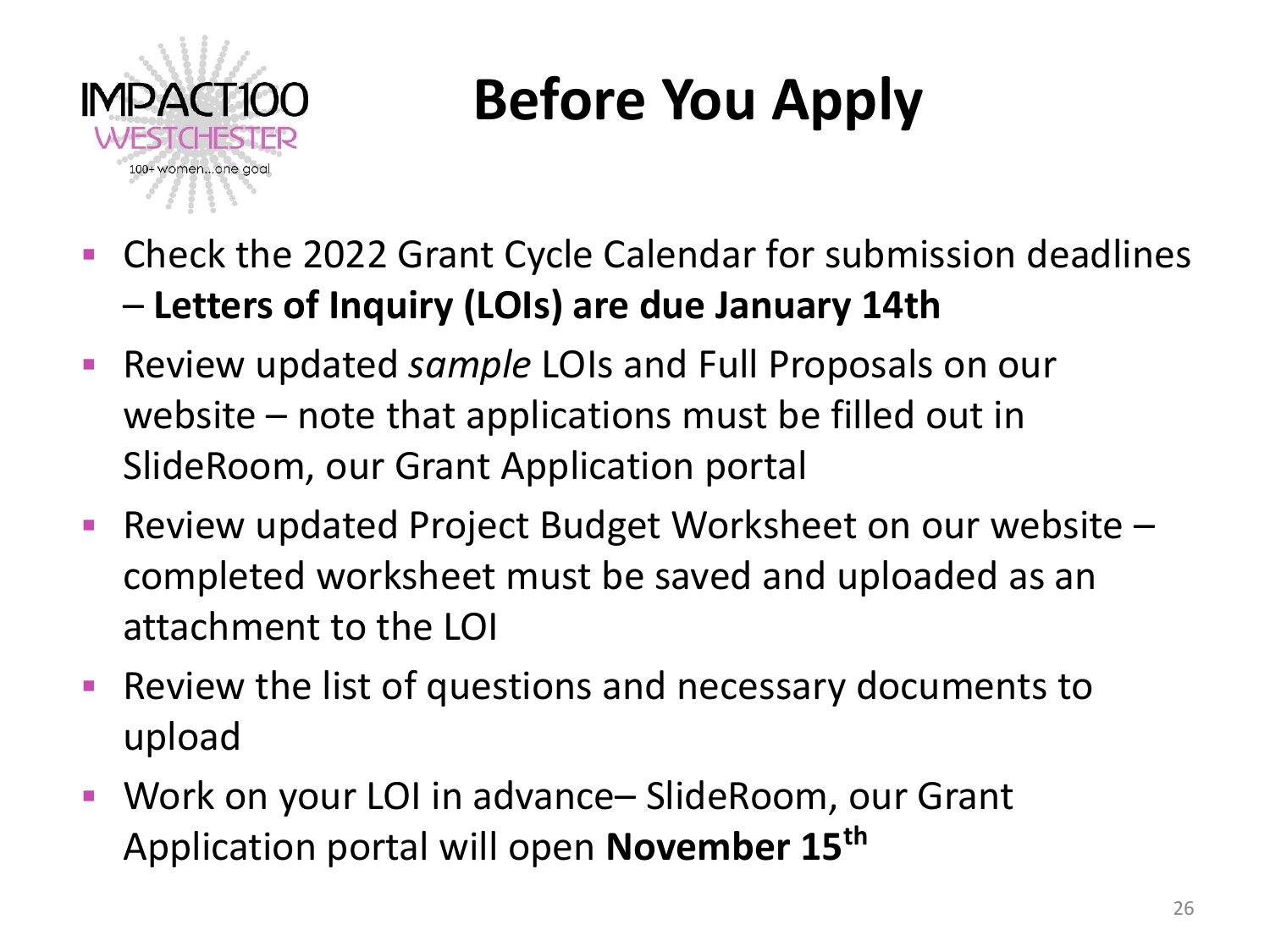

# **Helpful Hints**

- Read all Eligibility Guidelines carefully to be sure your Proposal qualifies
- Triple check the accuracy of all numbers on the Project Budget Worksheet
- Ensure Application is complete comprehensive clear concise - compelling
- All attachments should be included
- Confirm that the timing of the Project will fit within the 18 month parameter
- Grant writers cannot submit multiple proposals under the same user id (email address)
- **There are no stupid questions! Please email us at:** [grants@impact100westchester.org](mailto:grants@impact100westchester.org)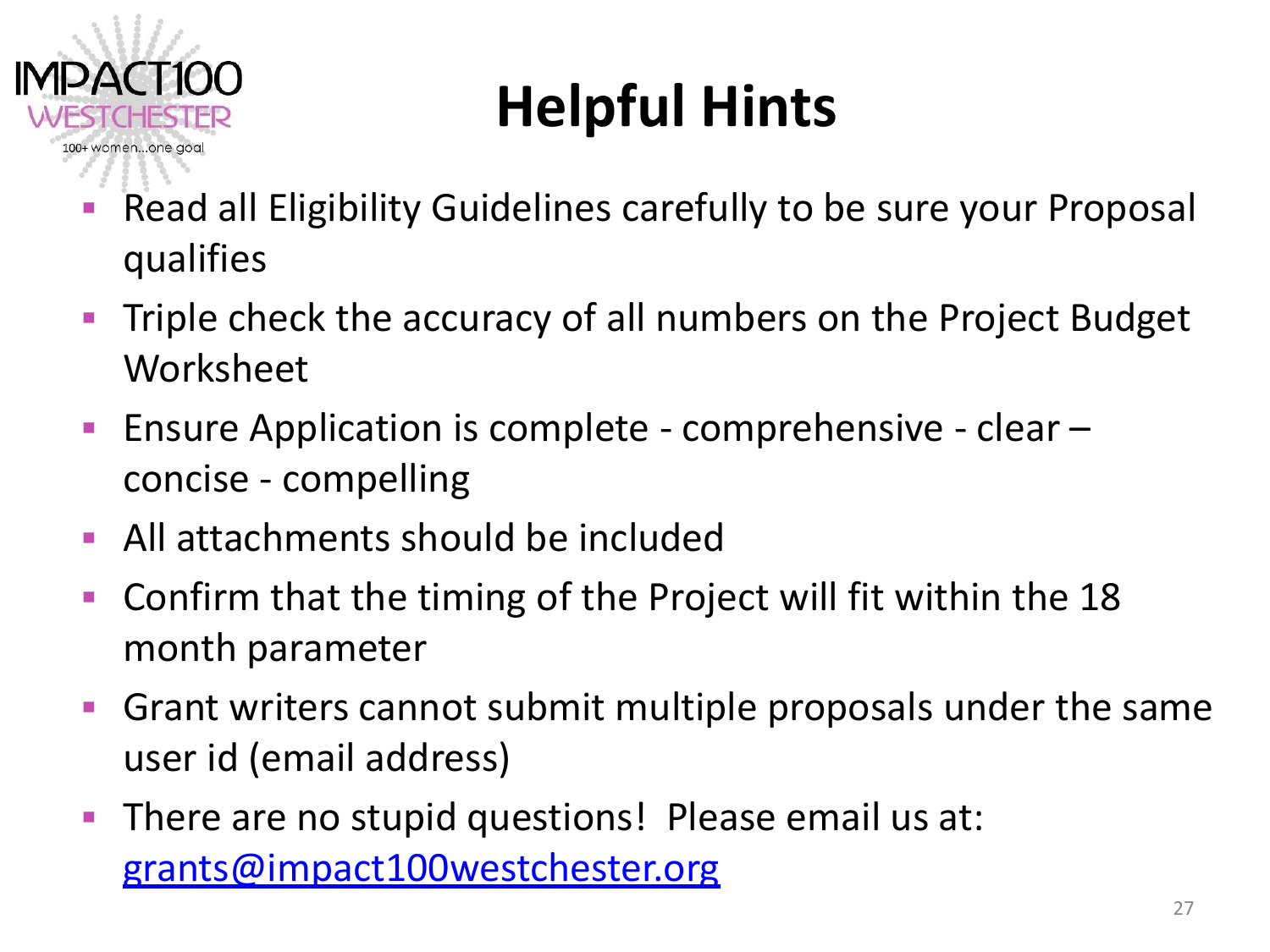

### **N. Nonprofit Advisory Committee**

Comprised of our most experienced Impact members, Nonprofit Advisory provides the following support to NPs:

- Project Pitch/LOI Workshops:
	- Listen to project pitches, ideas and review questions on LOIs
	- Help to understand Impact100's Transformational Project Grant eligibility, guidelines and process
		- **December 3<sup>rd</sup> or December 8<sup>th</sup> via Zoom**
- **Full Proposal Workshop:** 
	- **•** February  $16^{th}$  and  $17^{th}$  via Zoom
- Individualized Site Visit Prep and Presentation Support for Annual Meeting

Invites for these events will be sent to NPs at a later date and participation is optional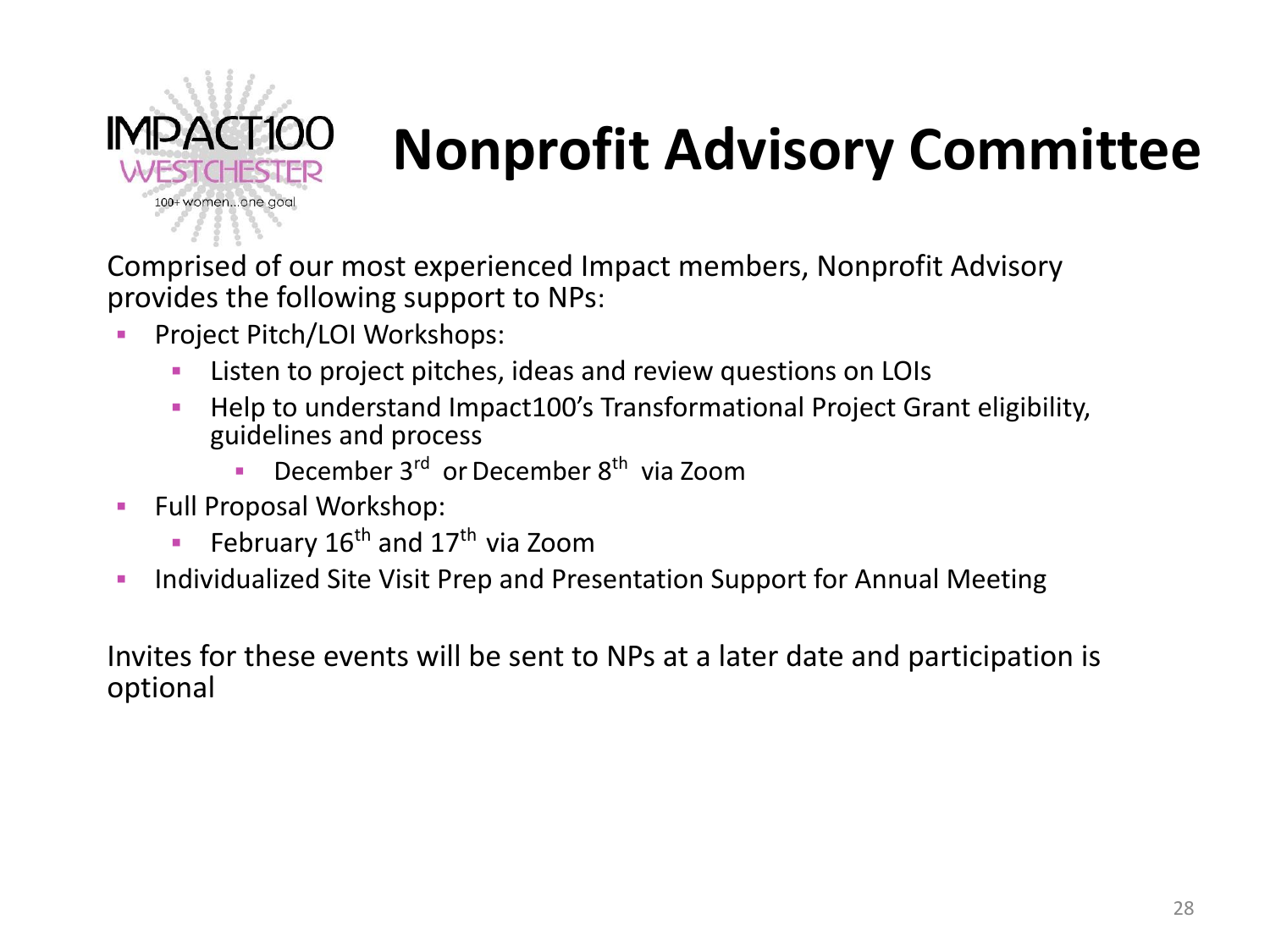

# 2022 Focus Area Awards

The FAA is a "grant" of at least \$10,000 (size depends on membership) which highlights an area selected by our Membership each year.

Eligibility requirements and evaluation criteria are less rigorous for the FAA than for a Transformational Project Grant (TPG) and the FAA has its own three-page application submitted in SlideRoom.

#### **2022 Focus Area is: Children's Mental Health**

Non-Profits with a program in Children's Mental Health for a minimum of six months can apply directly for the FAA or apply for a TPG and if NOT selected to submit a Full Proposal can then apply for the FAA.

SlideRoom opens for FAA Applications on **February 15**

FAA Applications are due on **March 8**

*Check out our Focus Area Award grant page on our Impact100 Westchester website for more details:* 

[https://impact100westchester.wildapricot.org/FocusAreaAward](https://www.google.com/url?q=https://impact100westchester.wildapricot.org/FocusAreaAward&sa=D&source=editors&ust=1636580637345000&usg=AOvVaw3VuK0qoV5Y5kKqqIJJb0Zv)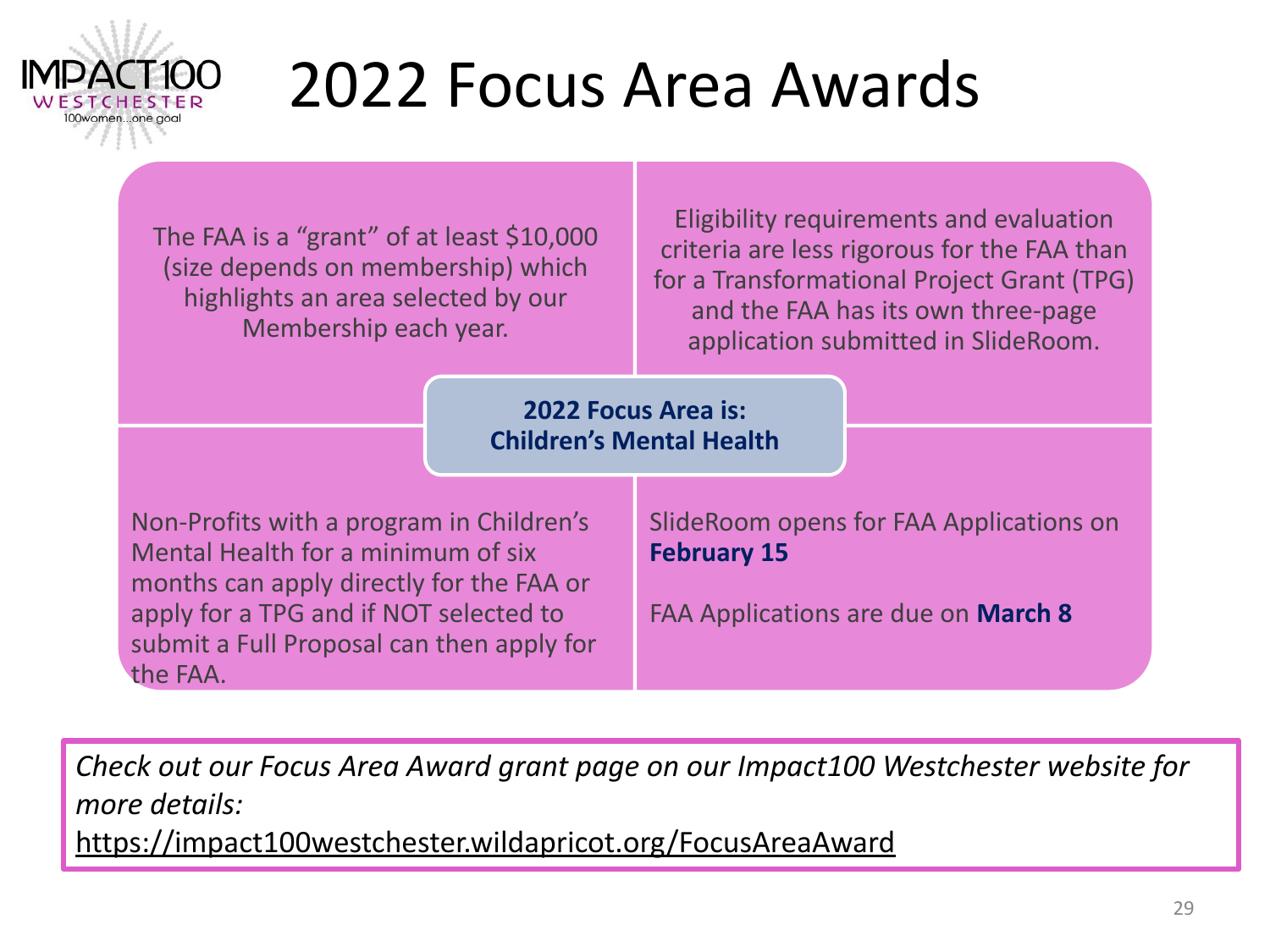

# **Impact100 Westchester**

**Thank you and good luck!**

**Questions about our grant process? email grants@impact100westchester.org**